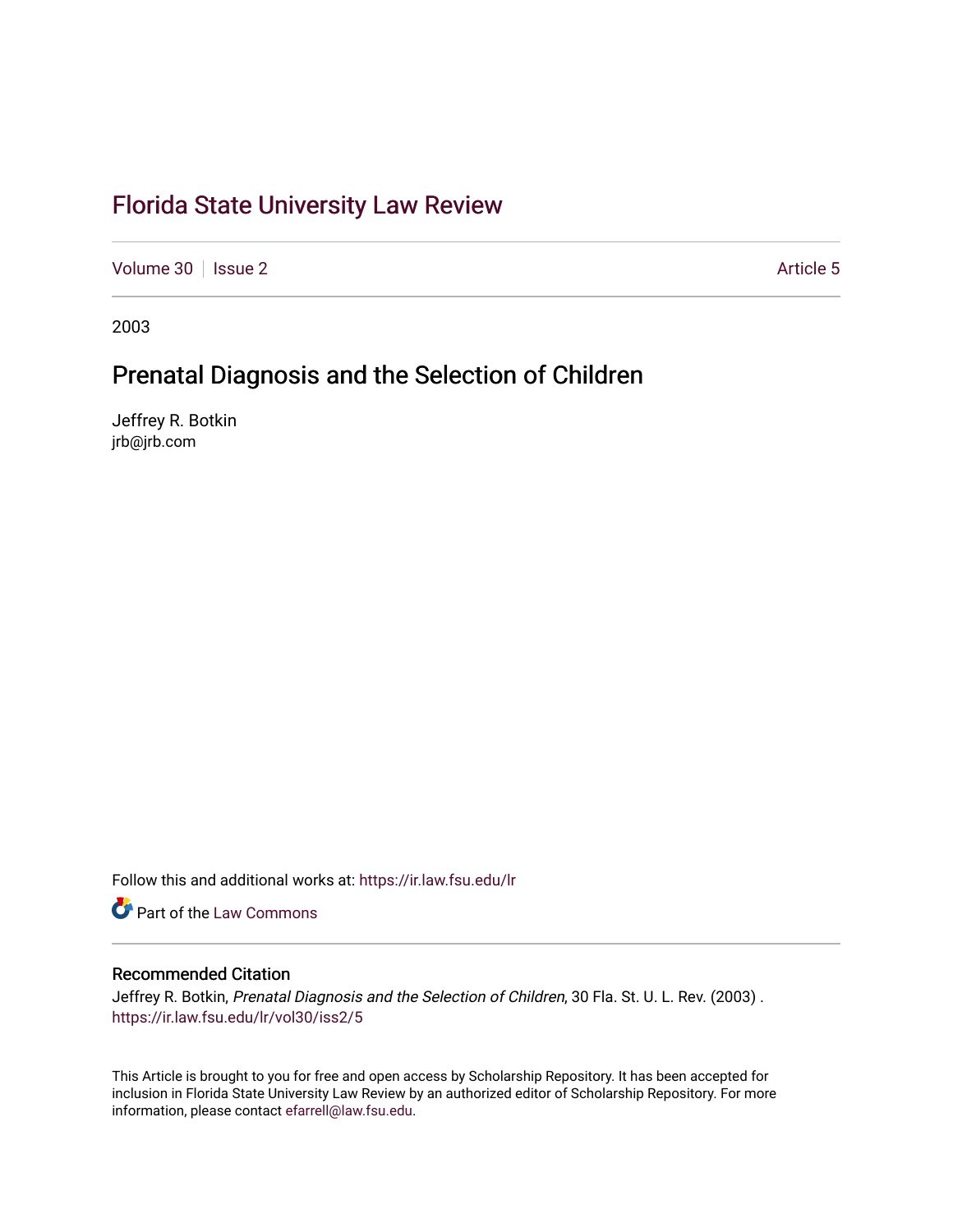# FLORIDA STATE UNIVERSITY LAW REVIEW



PRENATAL DIAGNOSIS AND THE SELECTION OF CHILDREN

*Jeffrey R. Botkin*

VOLUME 30 WINTER 2003 NUMBER 2

Recommended citation: Jeffrey R. Botkin, *Prenatal Diagnosis and the Selection of Children*, 30 FLA. ST. U. L. REV. 265 (2003).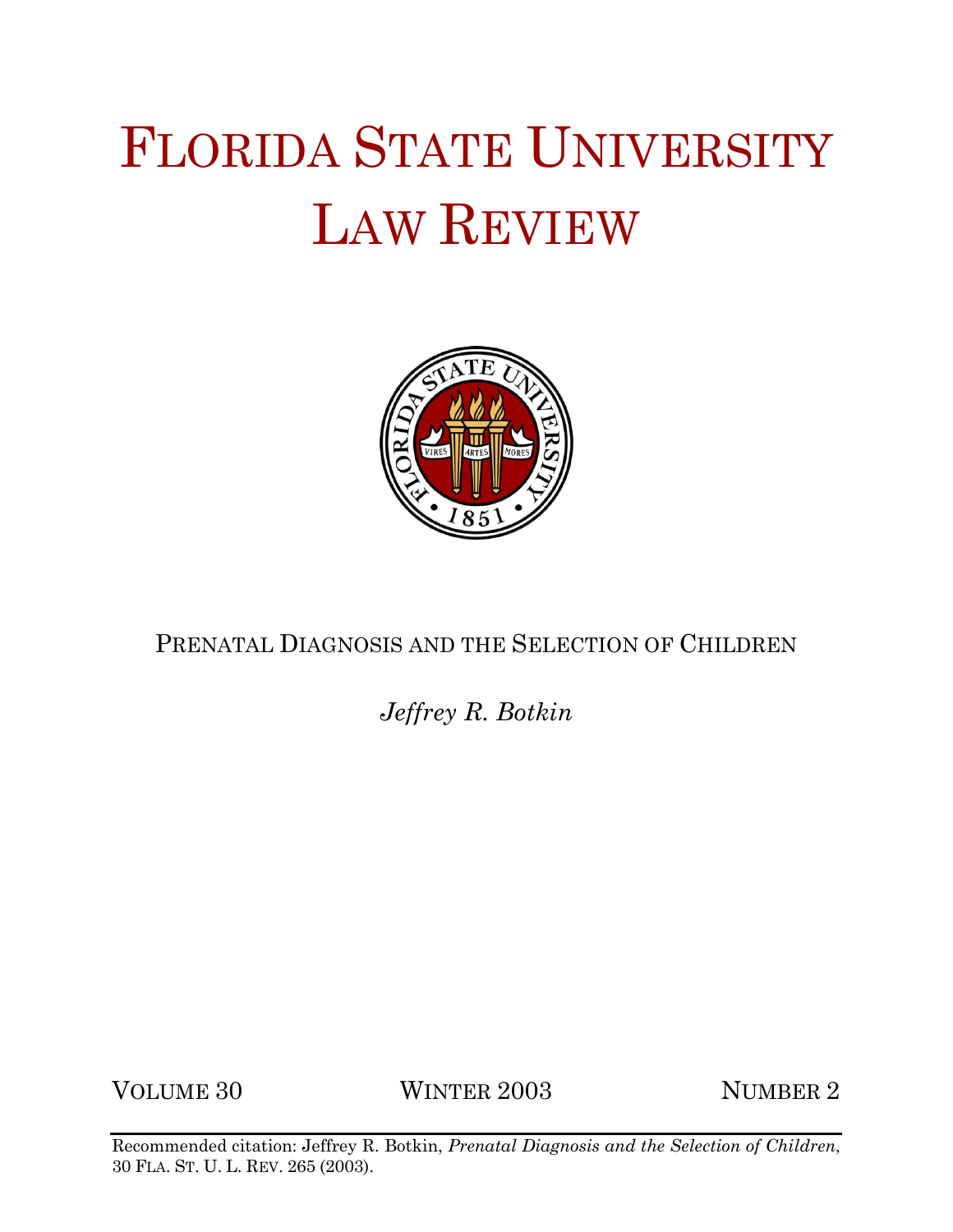## PRENATAL DIAGNOSIS AND THE SELECTION OF CHILDREN

#### JEFFREY R. BOTKIN\*

|                                                            | 265  |
|------------------------------------------------------------|------|
| II. THE LEGAL CONCEPTS OF WRONGFUL LIFE AND WRONGFUL BIRTH | 269  |
|                                                            | -278 |
|                                                            | -283 |
|                                                            |      |

#### I. INTRODUCTION

For many adults, a central concern in life is the health and welfare of their children. A new baby ushers in decades of dedicated work and anxiety to foster the child's life, to limit the inevitable pain, and to provide every advantage parents can reasonably afford. For most of human history, this work began at birth<sup>1</sup> because, until recently, pregnancy was a black box, largely beyond parental influence other than through prayers and wholesome living. This situation has changed profoundly over the past twenty-five years. An array of technologies now can provide a detailed examination of the embryo and fetus, genetically, biochemically, and anatomically. The day is not yet here when we can effectively *change* the embryo or fetus from these perspectives, but we can effectively choose to accept or reject what we find. The ability to select our children based on detailed biologic characteristics is new. Efforts to provide the child with every advantage may begin with choosing the desired child at the very beginning. Questions over whether our society should promote or restrict this power also are new. These new capabilities will likely create one of the most difficult and divisive social debates over the next century.

 This Article examines the debate from a professional perspective. Because those in the medical profession are gatekeepers for prenatal diagnostic technology, one approach to these questions is to ask what

 <sup>\*</sup> Professor of Pediatrics, Adjunct Professor of Internal Medicine in the Division of Human Genetics, University of Utah. A.B., Princeton University; M.D., University of Pittsburgh; Fellowship in Law, Ethics and Health, Johns Hopkins University in affiliation with the Kennedy Institute of Ethics at Georgetown University. This Article was supported by a grant from the National Genome Research Institute (#HGO 1966-02).

 <sup>1.</sup> Pregnant women throughout recorded history have attempted to protect and foster their children before birth by eating good food and avoiding alcoholic drinks and physical labor during pregnancy. Until the last century, the medical community thought that maternal experiences could affect the developing child in quite specific ways. For example, a negative influence might be the sighting of a rabbit that was thought to result in a "hare lip." Alternatively, by exposing pregnant women to beautiful art and music, children gained positive influences. This tradition continues today in the recent fad over encouraging women to expose their developing fetuses to classical music.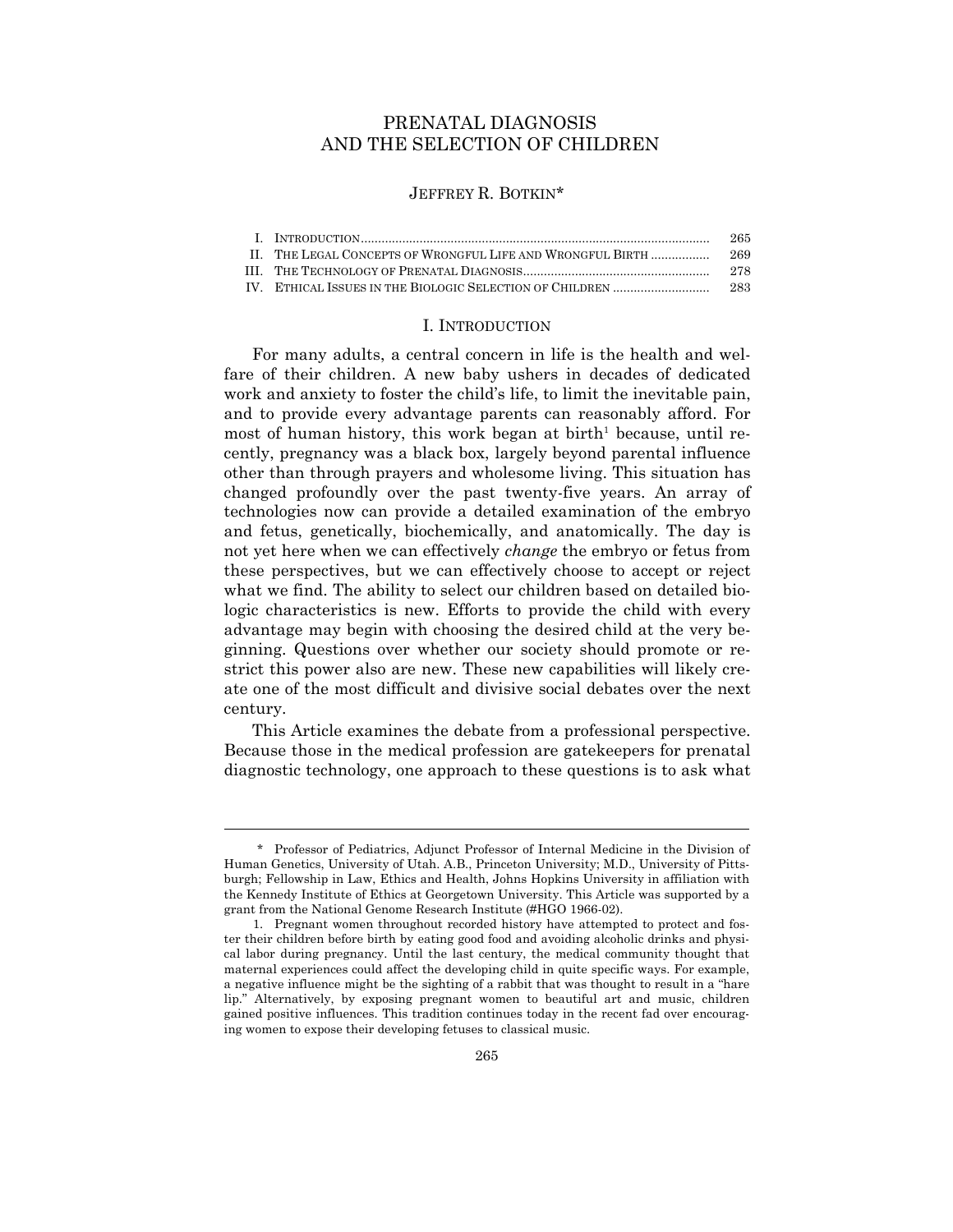tests and technologies the ethical practitioner should provide.2 The answers to this question can be guided by professional, ethical and legal standards that are emerging in genetic medicine. This Article begins by offering three hypothetical clinical scenarios to frame the issues.

Case #1: Molly and Bert are pregnant with their third child. Molly is 36 years of age, Bert is 39, and both are in good health, as are their two other children. The pregnancy proceeds uneventfully under the guidance of their obstetrician, Dr. Owen. Dr. Owen is religiously and philosophically opposed to pregnancy termination other than for the protection of the life of the mother and, given the smooth course of this pregnancy, he does not discuss prenatal diagnosis with the couple. Dr. Owen recognizes that this failure to offer prenatal diagnosis is contrary to the prevailing standard of care. Women who will be 35 years of age or older at the time of delivery are at increased risk of bearing a child with Down syndrome and other syndromes caused by an increased number of chromosomes.<sup>3</sup> Therefore, it has been standard practice for at least two decades to offer prenatal diagnosis to women of "advanced maternal age" to detect these conditions, if the parents so choose. Molly's pregnancy proceeds to term, at which time she delivers a small infant girl, Alexandra, with the stigmata of Down syndrome. Chromosome analysis confirms the presence of Trisomy 21. Additional evaluation also confirms the presence of complex congenital heart disease in the infant.

Molly and Bert are shocked and saddened at the realization of Alexandra's diagnosis and of the difficult challenges ahead for them and for their child. As they learn that prenatal diagnosis could have predicted this outcome, they become increasingly angry. Had they been offered prenatal diagnosis,<sup>4</sup> they would have accepted. Upon

 $\overline{a}$ 

 4. The term "prenatal diagnosis" encompasses a range of technologies. Amniocentesis is perhaps most familiar; a needle is inserted into the amniotic sac surrounding the fetus at about 16 weeks gestation. Fetal cells are isolated from the fluid and their chromo-

 <sup>2.</sup> A separate approach would be to ask what sorts of prenatal tests and technologies should be used by an ethical couple. This question is less well explored than the professional standards question. Also, the question for prospective parents often becomes mired in abortion politics.

 <sup>3.</sup> Down syndrome is also termed Trisomy 21. KENNETH LYONS JONES, SMITH'S RECOGNIZABLE PATTERNS OF HUMAN MALFORMATION 8-13 (5th ed. 1997). Humans normally have a total of forty-six chromosomes in each cell, twenty-three from the person's mother and twenty-three from the father. LYNN B. JORDE ET AL., MEDICAL GENETICS 7 (Emma B. Underdown ed., 1995). The chromosomes are numbered from one through twenty-two plus the X and Y chromosomes that determine gender. *Id.* Therefore each of us normally has two #21 chromosomes. In Down syndrome, three #21 chromosomes are present, two from one parent and one from the other. JONES, *supra*, at 8-13. This extra chromosome causes the common characteristics of Down syndrome that include mild to moderate mental retardation, characteristic faces, and heart and/or bowel abnormalities. *Id.* Other less common trisomy syndromes include Trisomy 18 and Trisomy 13, both of which cause profound mental retardation and typically an early death. *Id.* at 14-23.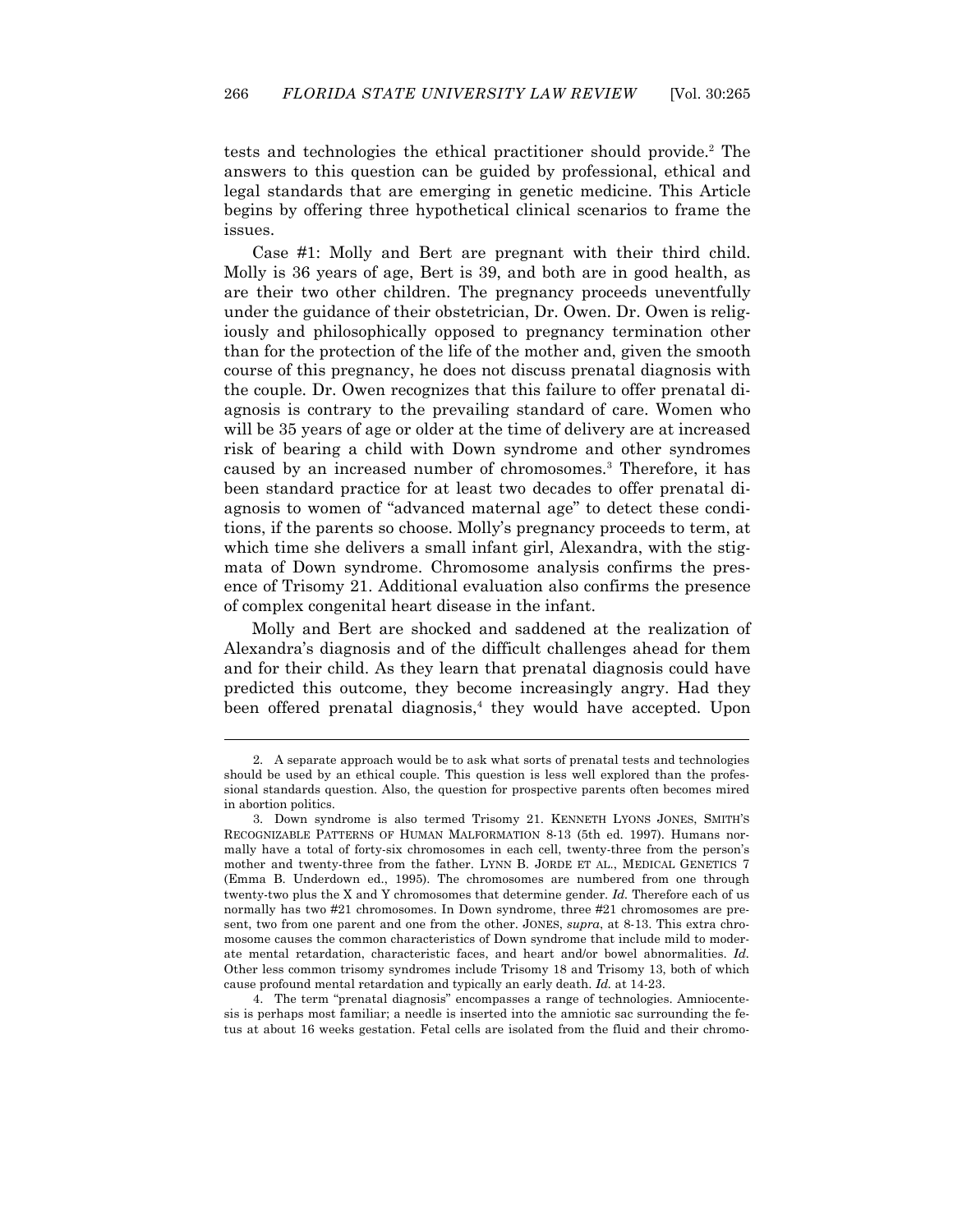learning of the affected fetus, they would have regretfully, but surely, terminated the pregnancy. Molly and Bert choose to bring a legal claim against Dr. Owen for his failure to provide timely information about their reproductive risks and options.

The question for our analysis is whether the parents should have a valid legal or ethical claim. Should Dr. Owen be held legally or ethically responsible for the birth of this impaired child?

 Case #2: Alice and Jack are pregnant with their first child. In their initial prenatal visit with Dr. Owen, he took a brief family history of both sides of the family to identify genetic risks to the developing child. However, Dr. Owen failed to take an adequate family history concerning cancer. Jack's sister developed breast cancer at age 37, his mother died recently of ovarian cancer at age 59, and his maternal aunt had breast cancer at age 46. This family pattern is suggestive of a heritable mutation in either the BRCA1 or BRCA2 genes. Women who are mutation carriers for BRCA1 or BRCA2 have a lifetime risk of up to eighty-five percent for breast or ovarian cancer. While there are no significant health risks to a man who is a mutation carrier for either of these genes, he can transmit the mutation to his daughters and sons. Genetic testing for BRCA1 and BRCA2 mutations has been available clinically for about seven years.

 Alice's pregnancy proceeds uneventfully to term. A vigorous, healthy baby girl, Anastasia, is born. Six months later, Jack's sister learns through genetic testing that she has a BRCA1 mutation. Jack and, subsequently, Anastasia obtain genetic testing, revealing that they both carry the BRCA1 mutation. Alice and Jack are devastated. After watching the difficult death of Jack's mother and the suffering of his sister and aunt with breast cancer, they can only look forward with dread to the future of their beautiful little girl. Why didn't Dr. Owen take an adequate family history? Had they learned of their risk in a timely fashion, they would have done BRCA1 testing on the fetus and terminated the pregnancy without hesitation. They bring suit against Dr. Owen for his failure to provide timely information about their reproductive risks and options.

 The question for our analysis is whether the parents should have a valid legal or ethical claim. Should Dr. Owen be held legally or ethically responsible for the birth of this child?

Case #3: Susan and Jim Jingle are pregnant with their fifth child. At only eight weeks gestation, Susan and Jim are thrilled but not ready to announce the pregnancy to the family or the public. They

somes are analyzed. Chorionic villous sampling (CVS) can be performed earlier in the pregnancy. CVS involves insertion of a needle or catheter to sample cells from the fetal side of the placenta which contain the same chromosome structure as the fetus itself. Ultrasound is available to provide a detailed anatomic examination of the fetus.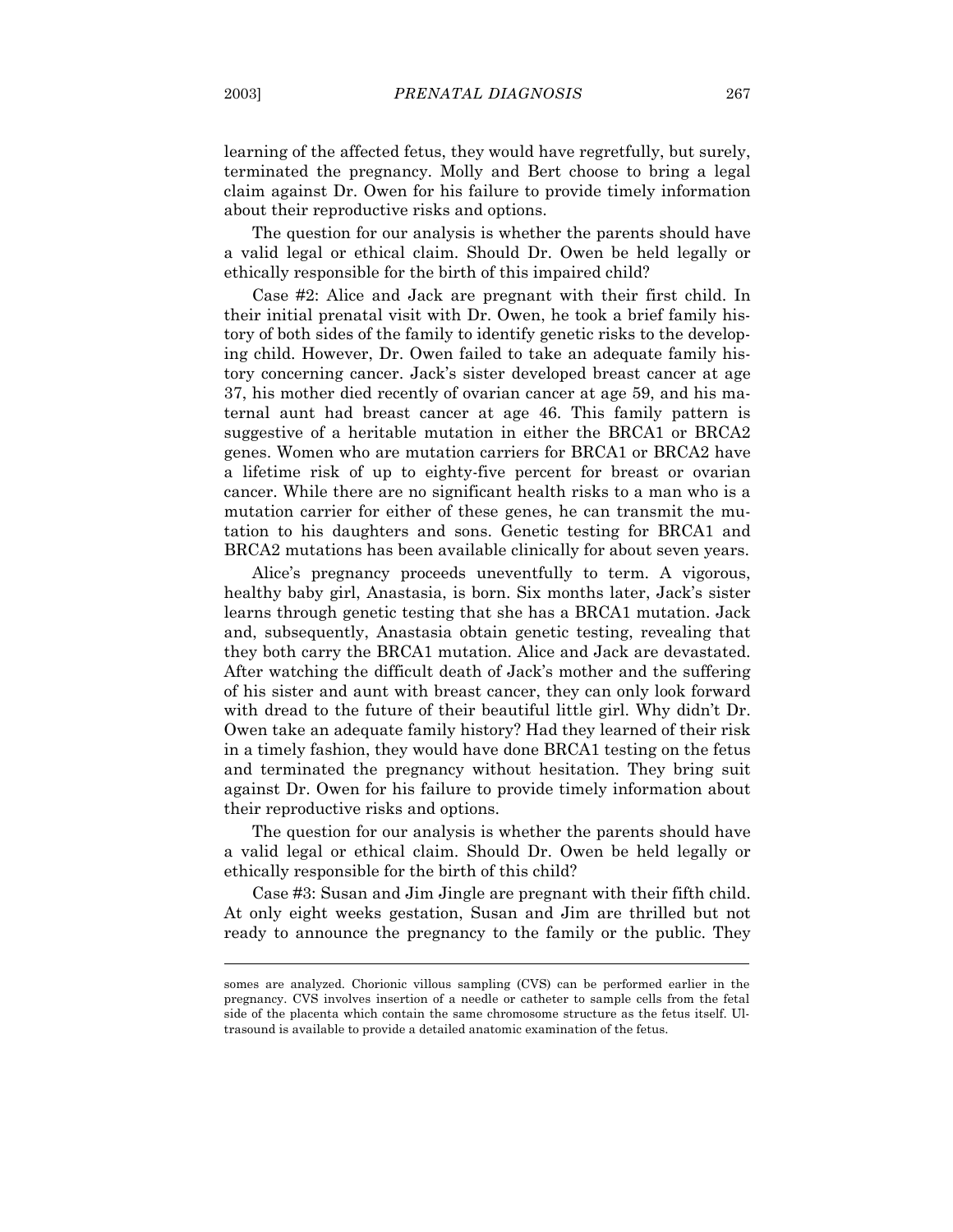recognize that this news would be met with some public fanfare because the Jingle family is a highly popular singing and musical group called, appropriately, "The Jingles." Both Susan and Jim have perfect musical pitch, as do all of their four children. This innate talent has allowed the children to develop extraordinary musical skills at young ages, albeit with intensive training and practice beginning by age 3. There is a strong family history of perfect musical pitch on both sides of the family, and both families have had noted musicians and entertainers for generations. This kind of family history is unusual, but not so rare that it escaped the attention of geneticists.<sup>5</sup> Imagine for the purposes of this Article that a molecular biologist in England recently identified a gene variant that confers perfect musical pitch in the majority of individuals who carry this variant. A prominent medical journal published the finding and, subsequently, several other investigators have confirmed the association in additional families.

Susan and Jim are hopeful that this new baby will fit in the family mold. Indeed, they are a little fearful of how they would raise a child that could not be an integral member of the family activity and not to mention the creative and financial possibilities of a cute new Jingle in the band. They ask Dr. Owen, Susan's obstetrician, about the possibility of having another child with perfect musical pitch. He chuckled, "Oh, who knows? These kinds of things are mostly just plain luck, although you folks have been awfully lucky with the other kids. So, I guess the chances are pretty good this one will be talented, too." Sadly, though, this one was not talented. Susan and Jim learned of the genetic test for the "musical pitch gene" through a magazine interview late in Susan's pregnancy. It was too late to do prenatal testing but they had their baby tested while he was a newborn. He had not inherited the trait from either parent, and so, while he was healthy, he would have no more innate musical talent than any random kid off the street. Their disappointment was further fueled by the knowledge that Susan could have had prenatal diagnosis for this trait well before the public knew she was pregnant. Dr. Owen had given them false information and he obviously did not have enough professional good sense to look up the correct answer to their question. Music is the lifeblood of their family, not some trivial trait like blue eyes or big ears. This was too important to leave to dumb luck. The Jingles brought suit against Dr. Owen, claiming that had he accurately informed Susan and Jim about the availability of a genetic test, they would have used it and terminated the pregnancy upon detection of the undesirable fetus.

 <sup>5.</sup> *See*, *e.g.*, Joseph Profita & T. George Bidder, *Perfect Pitch*, 29 AM. J. MED. GENETICS 763 (1988) (studying note recognition capacity in thirty-five subjects).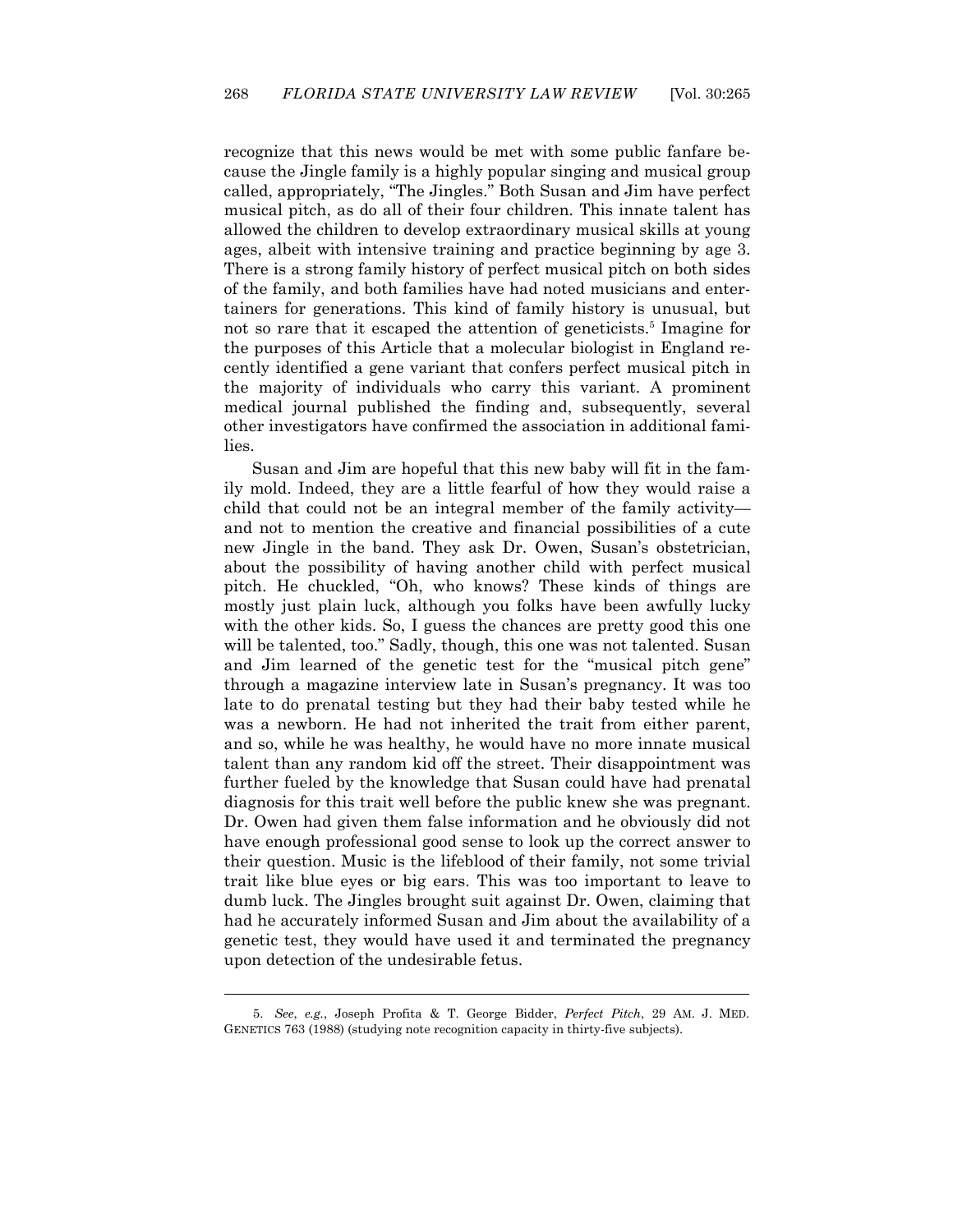The question for our analysis is whether the parents should have a valid legal or ethical claim. Should Dr. Owen be held legally or ethically responsible for the birth of this child?

#### II. THE LEGAL CONCEPTS OF WRONGFUL LIFE AND WRONGFUL BIRTH

 Over the past twenty years, the courts have provided a partial answer to the questions posed by these cases. Wrongful life and wrongful birth are two related medical malpractice actions that have arisen since the 1973 *Roe v. Wade*<sup>6</sup> decision to address claims of negligence leading to the birth of an impaired child. Health care providers are the usual defendants in these suits after the birth of a child with congenital malformations or a genetic disease. Wrongful birth actions refer to suits by the *parents* who claim harm to themselves from the birth of an ill or disabled child.<sup>7</sup> Parents in these suits typically claim that, had they been adequately informed of their reproductive risk, they would have taken measures to prevent the pregnancy or birth of the affected child.<sup>8</sup> Wrongful life claims are brought in similar clinical circumstances; however, these claims arise from the *child* who asserts harm from birth in an impaired condition.<sup>9</sup> But for the negligence of the health care provider, the child claims she would not have been born to suffer with her condition.10 Neither of these claims is based on allegations that the defendant *caused* the impairment through negligent actions as, say, through the use of a teratogenic drug. Wrongful life and wrongful birth claims are based on allegations of inadequate or incorrect information that would have permitted the parents to avoid pregnancy or to detect the abnormality prenatally and terminate the pregnancy.11

The wrongful life and wrongful birth suits have become increasingly prevalent over the past three decades for at least two reasons. First, *Roe v. Wade* established constitutional protection for abortion decisions through the first two trimesters of pregnancy. Second, medicine is offering an expanding array of technologies to evaluate the health of the fetus. In light of these developments, health care providers are seen to have parallel obligations to offer testing in a variety of clinical circumstances, and to adequately warn couples who have an increased risk of bearing a child with a heritable condition or congenital malformation. Failure to provide timely, accurate infor-

 <sup>6. 410</sup> U.S. 113 (1973).

 <sup>7.</sup> *See* Harbeson v. Parke-Davis, Inc., 656 P.2d 483, 487 (Wash. 1983).

 <sup>8.</sup> *Id.*

 <sup>9.</sup> *Id.* at 494.

 <sup>10.</sup> *Id.*

 <sup>11.</sup> Lori B. Andrews, *Torts and the Double Helix: Malpractice Liability for Failure to Warn of Genetic Risks*, 29 HOUS. L. REV. 149, 152-57 (1992).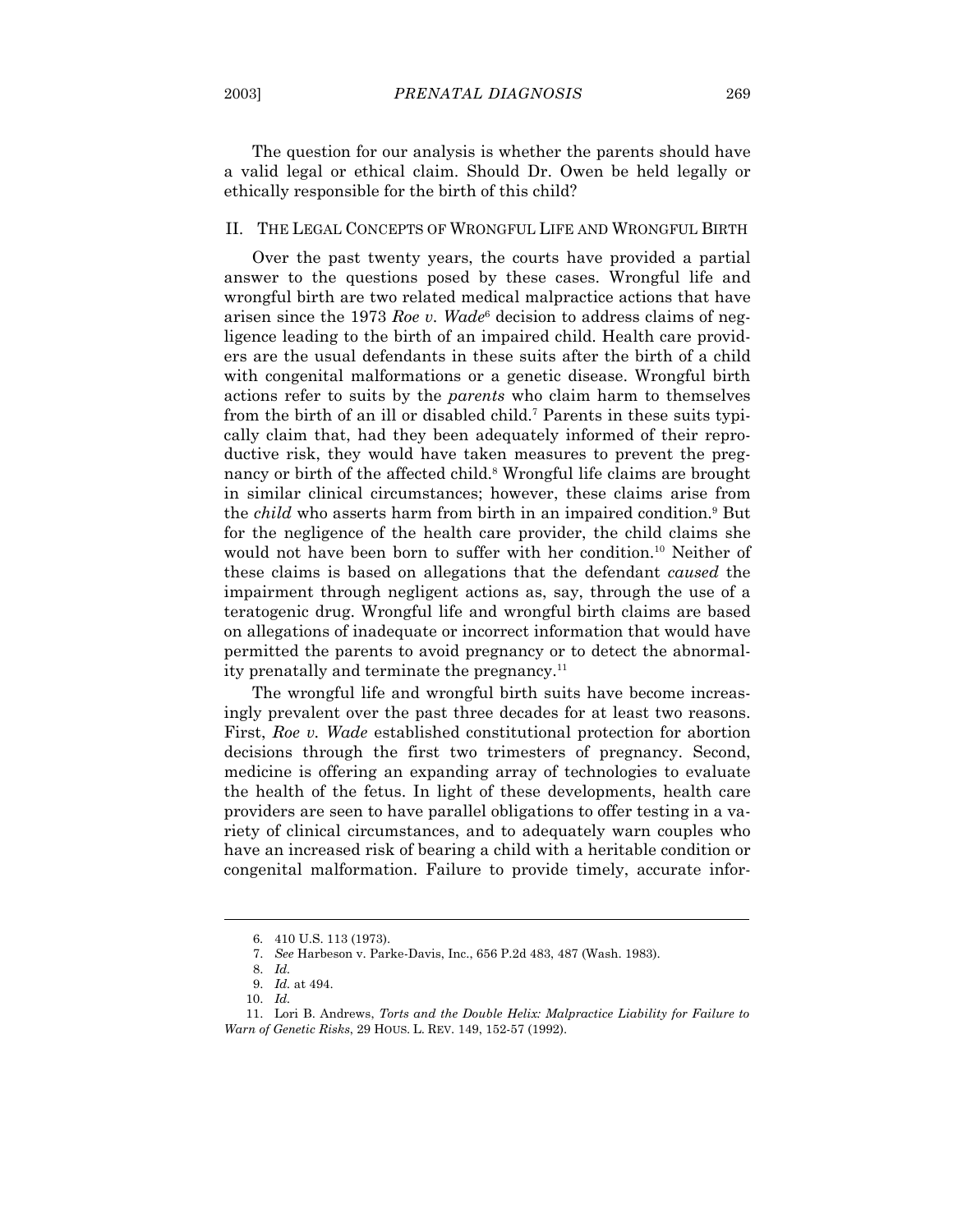mation according to the standard of care may leave providers liable under wrongful life and/or wrongful birth suits.

 The wrongful life claim has met with limited success. To date, five state courts have recognized the wrongful life claim, $12$  while nineteen have rejected this tort.<sup>13</sup> The primary difficulty for the wrongful life claim has been the implicit claim that a child would prefer nonexistence to existence in an impaired condition. In these circumstances, existence without the condition was never a possibility for these children. So, the choice on behalf of the child was existence with impairments or non-existence through contraception or pregnancy termination. The children must assert that, but for the negligence of the defendant, they would not exist. In response to this dilemma, most courts have adopted the reasoning first articulated in the New York case of *Becker v. Schwartz*, 14 in which the fundamental philosophic problem with wrongful life suits was described:

The first, in a sense the more fundamental [problem with wrongful life claims], is that it does not appear that the infants suffered any legally cognizable injury. . . . Whether it is better never to have been born at all than to have been born with even gross deficiencies is a mystery more properly to be left to the philosophers and the theologians. Surely the law can assert no competence to resolve the issue. . . . Not only is there to be found no predicate at common law or in statutory enactment for judicial recognition of the birth of a defective child as an injury to the child; the implications of any such proposition are staggering.15

 The few courts that have recognized the wrongful life claims often have been willing largely to overlook the philosophical problems inherent in the claim and to support the suits based on the medical needs of the child and/or the public policy advantages of deterring

 <sup>12.</sup> *See*, *e.g.*, *Harbeson*, 656 P.2d at 483; *see also* Turpin v. Sortini, 643 P.2d 954, 965- 66 (Cal. 1982); Quinn v. Blau, No. CV 963256915, 1997 Conn. Super. LEXIS 3319, at \*8 (Conn. Super. Ct. Dec. 12, 1997); Rosen v. Katz, No. 93-394A, 1996 Mass. Super. LEXIS 618 at \*10-11 (Mass. Super. Ct. Feb. 14, 1996); Procanik v. Cillo, 478 A.2d 755, 760 (N.J. 1984).

 <sup>13.</sup> Elliot v. Brown, 361 So. 2d 546 (Ala. 1978); Walker v. Mart, 790 P.2d 735 (Ariz. 1990); Lininger v. Eisenbaum, 764 P.2d 1202 (Colo. 1988); Garrison v. Med. Ctr. of Del., Inc., 581 A.2d 288 (Del. 1989); Haymon v. Wilkerson, 535 A.2d 880 (D.C. 1987); Kush v. Lloyd, 616 So. 2d 415 (Fla. 1992); Atlanta Obstetrics & Gynecology Group v. Abelson, 398 S.E.2d 557 (Ga. 1990); Siemieniec v. Lutheran Gen. Hosp., 512 N.E.2d 691 (Ill. 1987); Bruggeman v. Schimke, 718 P.2d 635 (Kan. 1986); Pitre v. Opelousas Gen. Hosp., 530 So. 2d 1151 (La. 1988); Viccaro v. Milunsky, 551 N.E.2d 8 (Mass. 1990); Proffit v. Bartolo, 412 N.W.2d 232 (Mich. App. 1987); Smith v. Cote, 513 A.2d 341 (N.H. 1986); Becker v. Schwartz, 386 N.E.2d 807 (N.Y. 1978); Flanagan v. Williams, 623 N.E.2d 185 (Ohio Ct. App. 1993); Nelson v. Krusen, 678 S.W.2d 918 (Tex. 1984); James G. v. Caserta, 332 S.E.2d 872 (W. Va. 1985); Dumer v. St. Michael's Hosp., 233 N.W.2d 372 (Wis. 1975); Beardsley v. Weirdsma, 650 P.2d 288 (Wyo. 1982).

 <sup>14. 386</sup> N.E.2d 807 (N.Y. 1978).

 <sup>15.</sup> *Id.* at 812.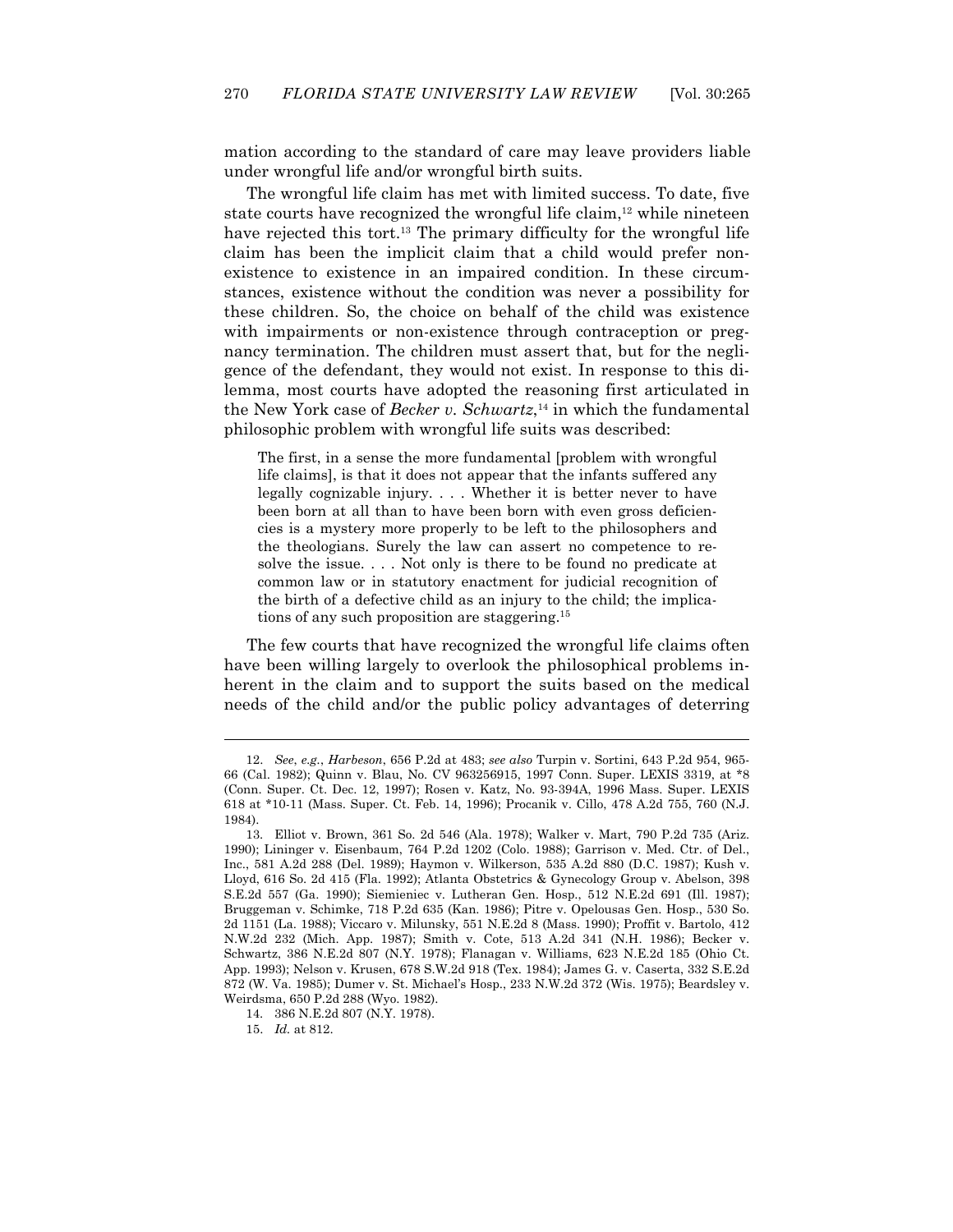negligent medical care.16 A California court in 1980 concluded:

The reality of the "wrongful life" concept is that such a plaintiff both exists and suffers, due to the negligence of others. It is neither necessary nor just to retreat into meditation on the mysteries of life. We need not be concerned with the fact that had defendants not been negligent, the plaintiff might not have come into existence at all.<sup>17</sup>

 While the trend has been against the wrongful life concept, courts in both Massachusetts and Connecticut have supported the tort within the past few years. A 1997 decision by the Connecticut Superior Court, quoting a 1983 decision, stated: "There is nothing illogical in a plaintiff saying 'I'd rather not be suffering as I am, but since your wrongful conduct preserved my life, I am going to take advantage of my regrettable existence to sue you.'"18 A Massachusetts court was faced with a case in which a suit was brought against a physician who failed to report abnormalities on a fetal ultrasound and to repeat the examination.19 The mother gave birth to a child with heart and bowel abnormalities, and the parents relinquished the child for adoption.20 The court concluded:

Corey's parents are not entitled to recover against the defendant for the ongoing extraordinary costs that Corey will incur because of the defect (due to the fact that they are no longer his legal guardians or official parents). Nor will Corey's adoptive parents be entitled to recover, since the defendant owed them no duty. Therefore, this Court must consider whether Corey should have this cause of action since no one else can recover the extraordinary costs. . . . In this situation, it appears fair . . . to require the negligent Doctor to pick up these costs if negligence is proven.<sup>21</sup>

 Therefore, in order to assure adequate care to a child with disabilities, some courts have been willing to recognize wrongful life claims without explicitly declaring that life with disability can be worse than non-existence.

The New York Court of Appeals in *Becker v. Schwartz*<sup>22</sup> deferred to philosophers and theologians on the basic question of whether ex-

 <sup>16.</sup> Curlender v. Bio-Science Labs., 165 Cal. Rptr. 477 (Cal. Ct. App. 1980), *disapproved of by* Turpin v. Sortini, 643 P.2d 954 (Cal. 1982).

 <sup>17.</sup> *Id.* at 488.

 <sup>18.</sup> Quinn v. Blau, No. CV96325691S, 1997 Conn. Super. LEXIS 3319, at \*21 (Conn. Super. Ct. Dec. 12, 1997) (quoting Alexander Morgan Capron, *The Continuing Wrong of "Wrongful Life," in* GENETICS AND THE LAW II, *at* 81, 89 (Aubrey Milunsky & George J. Annas eds., 1979)).

 <sup>19.</sup> Rosen v. Katz, No. 93-394A, 1996 Mass. Super. LEXIS 618, at \*1 (Mass. Super. Ct. Feb. 14, 1996).

 <sup>20.</sup> *Id.* at \*2.

 <sup>21.</sup> *Id.* at \*9-10.

 <sup>22. 386</sup> N.E.2d 807 (N.Y. 1978).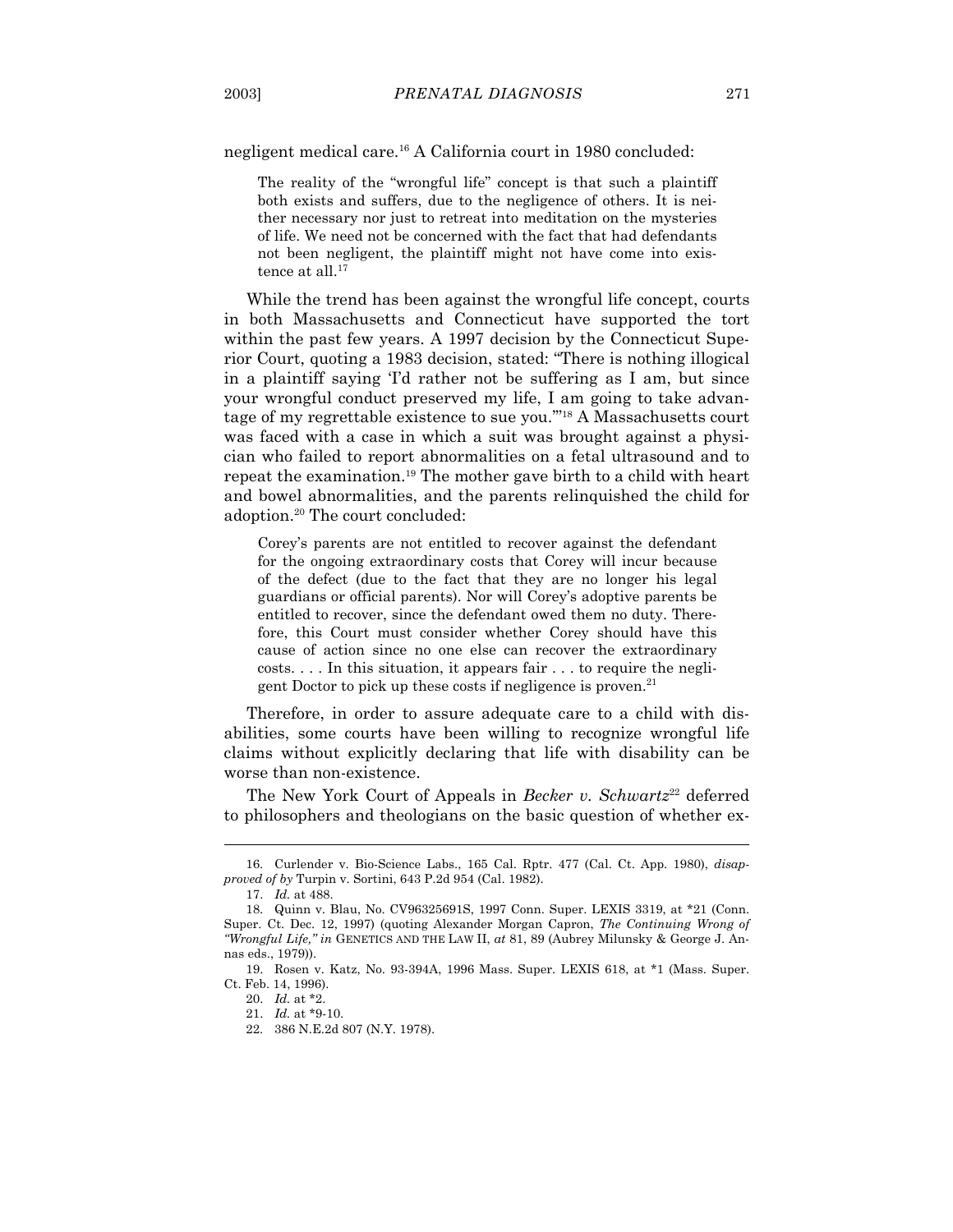istence confers a harm for some children. Bioethicists, theologians, and physicians have offered a range of opinions on this question. John Lorber, a British surgeon, wrote in 1975 of the deliberate nontreatment of some severely affected children with spina bifida:

There are ethicists and moralists, as well as doctors, who consider that life must be maintained at any cost, because any life is better than no life. It may be legitimate to adhere to such principles within their own family, but is it not right to enforce such a philosophy on others who do not hold with it. To my knowledge none of the world's great religions or religious leaders believe that a severely defective innocent newborn infant would be worse off in heaven or wherever they believe their souls will go after death. Is it therefore humane to inflict an immense amount of suffering on such infants and on their families to ensure that they reach this heaven or haven in the end?<sup>23</sup>

 Margery Shaw, a geneticist and attorney, argued that "fetal abuse," through knowingly bringing a child to birth with a genetic condition, should be made analogous to child abuse in the law.24 She would sanction not only wrongful life suits against negligent physicians, but similar suits against parents.

[P]arents should be held accountable to their children if they knowingly and willfully choose to transmit deleterious genes or if the mother waives her right to an abortion if, after prenatal testing, a fetus is discovered to be seriously deformed or mentally defective. They have added to the burdens of the other family members, they have incurred a cost to society, and, most importantly, they have caused needless suffering in their child.<sup>25</sup>

In fact, the wrongful life claim raises this odd question of the parents' responsibility for the birth of an affected child. When prenatal diagnosis detects a fetus with a genetic condition or congenital malformation, some parents choose to continue the pregnancy. Also, parents at risk for bearing a child with a genetic condition may choose to forego prenatal diagnosis and accept the risk of an affected child. As argued by Shaw, might the affected child have a wrongful life claim against the parents? The State of California was concerned enough about this possibility after the success of a wrongful life claim in the case of *Curlender v. Bio-Science*<sup>26</sup> that it passed legislation barring suits by children against parents for the harm of their existence.<sup>27</sup>

 <sup>23.</sup> John Lorber, *Ethical Problems in the Management of Myelomeningocele and Hydrocephalus*, 10 J. ROYAL C. PHYSICIANS 47, 58 (1975).

 <sup>24.</sup> *See* Margery W. Shaw, *Conditional Prospective Rights of the Fetus*, 5 J. LEGAL MED. 63, 111 (1984).

 <sup>25.</sup> *Id.*

 <sup>26. 165</sup> Cal. Rptr. 477 (Cal. Ct. App. 1980).

 <sup>27.</sup> CAL. CIV. CODE § 43.6 (West 1982).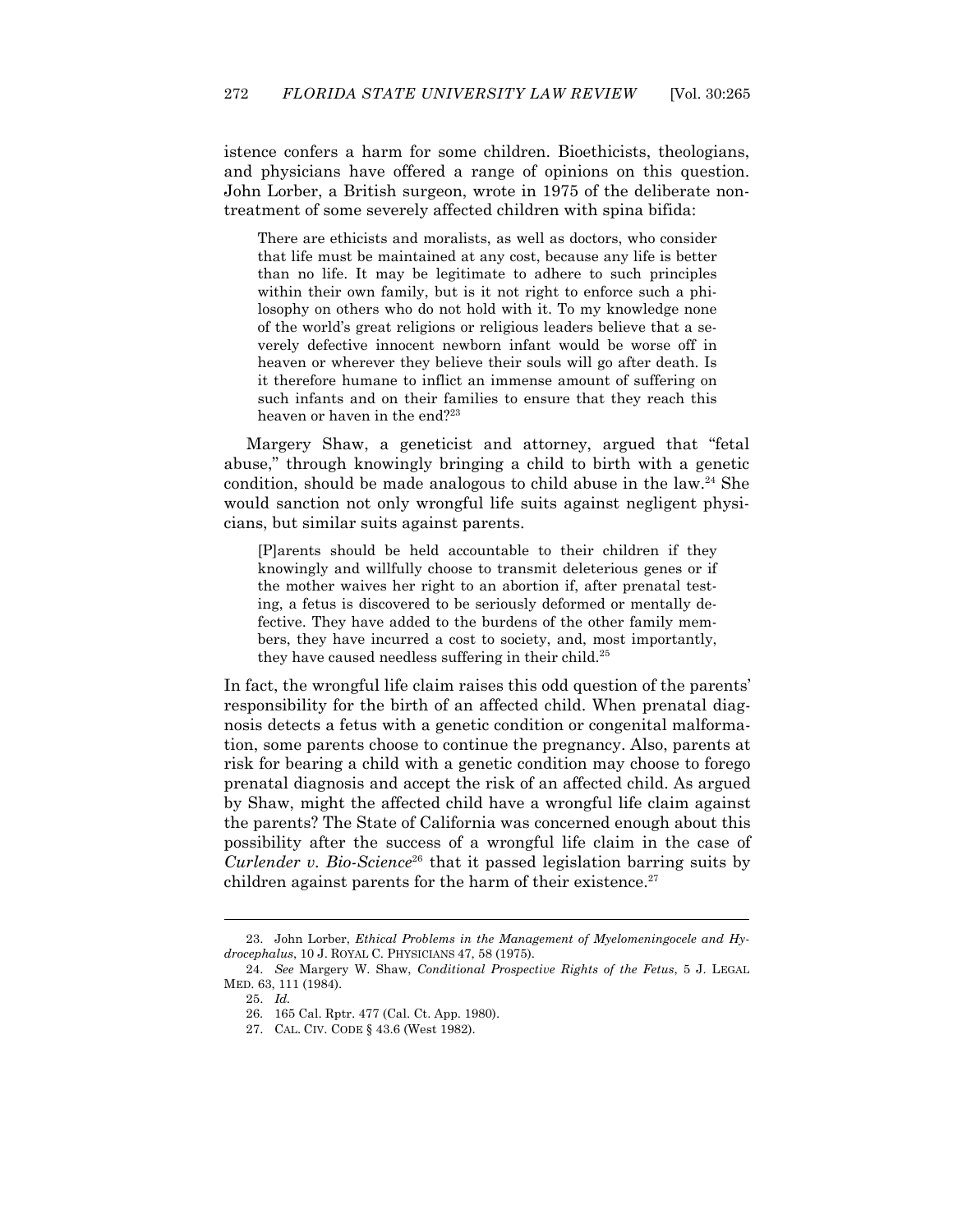In contrast to these authors, James Bopp, Barry Bostrom, and Donald McKinney argue from a "right to life" perspective that one of the very foundations of modern law and civilized society is that life has enormous intrinsic value.<sup>28</sup>

[W]rongful birth/life claims . . . require a new legal theory, in that life itself is considered a wrong, and death is preferred over life with disabilities. By deviating from the general principle, historically found in civilized law, that life, even with disabilities, is valuable and that only wrongful death is compensable, wrongful birth/life actions are a radical departure from fundamental legal philosophy.29

Similarly, authors writing from a disabilities rights perspective assert that it is simply wrong that those with disabilities lead lives of hopeless despair.<sup>30</sup> The greatest difficulties for those with impairments, it is claimed, are often not due to the condition per se, but to the discriminatory attitudes and barriers in society. Wrongful life (and wrongful birth) suits are seen by many of these authors as reflective of an inaccurate and inappropriate attitude in society toward life with a disability.

 Finally, some bioethicists claim that the assertion that life with impairments is worse than non-existence is only justifiable for a few extremely severe conditions.<sup>31</sup> From the perspective of the child, even the most rudimentary awareness and existence might be sufficient to experience a life of value. According to these authors, the kinds of conditions for which wrongful life suits have been brought, such as Down syndrome or congenital rubella syndrome, would not be justified from the perspective of the child.

The limited success of the wrongful life suits is not likely to change in the next decade or two. The primary challenge to these claims is the philosophical conundrum they pose. Some courts have been willing to overlook this problem in search of support for a disabled plaintiff when adequate support for medical expenses is not otherwise available.32 We might expect this pattern to continue in the

 <sup>28.</sup> James Bopp et al., *The "Rights" and "Wrongs" of Wrongful Birth and Wrongful Life: A Jurisprudential Analysis of Birth Related Torts*, 27 DUQ. L. REV. 461, 514-15 (1989).

 <sup>29.</sup> *Id.* at 514*.*

 <sup>30.</sup> *See* Adrienne Asch, *Reproductive Technology and Disability*, *in* REPRODUCTIVE LAWS FOR THE 1990S 69 (Sherrill Cohen & Nadine Taub eds., 1989); Deborah Kaplan, *Prenatal Screening and Diagnosis: The Impact on Persons with Disabilities*, *in* WOMEN AND PRENATAL TESTING: FACING THE CHALLENGES OF GENETIC TECHNOLOGY 49 (1994).

 <sup>31.</sup> *See* Jeffrey R. Botkin, *The Legal Concept of Wrongful Life*, 259 JAMA 1541, 1544- 45 (1988); Bonnie Steinbock & Ron McClamrock, *When is Birth Unfair to the Child?*, HASTINGS CENTER REP., Nov.-Dec. 1994, at 15.

 <sup>32.</sup> *See* Turpin v. Sortini, 643 P.2d 954, 964 (Cal. 1982); Viccaro v. Milunsky, 551 N.E.2d 8, 13 (Mass. 1990).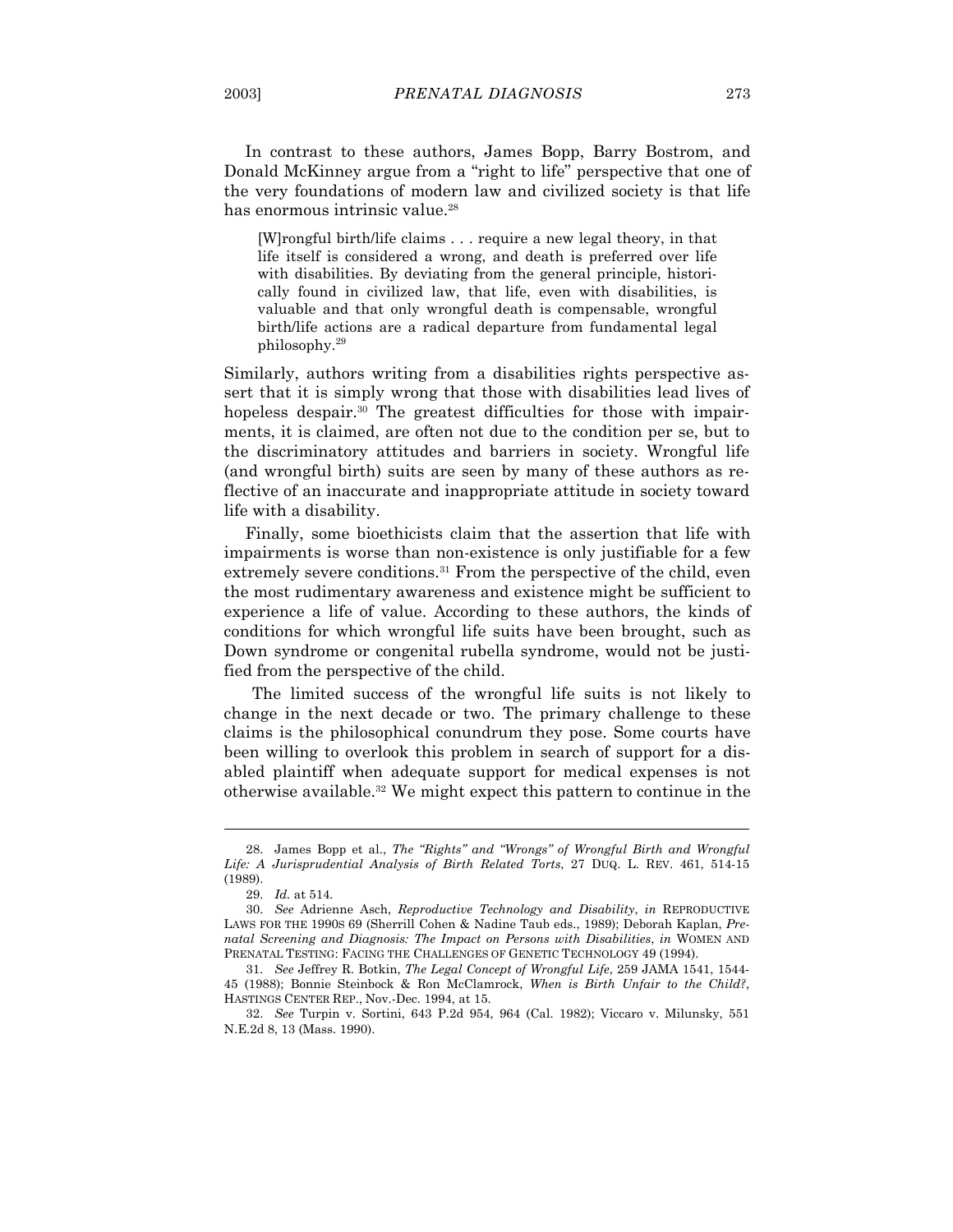future, at least until we have a more comprehensive health care financing system. But the other reason wrongful life suits are recognized or pursued is the existence of the wrongful birth claims that usually speak to the same set of events.

 The wrongful birth claims have been considerably more successful in the courts. To date, twenty-six states,  $33$  the District of Columbia,  $34$ and five federal courts<sup>35</sup> have recognized a cause of action for wrongful birth. One state has enacted legislation recognizing the validity of wrongful birth suits.<sup>36</sup> In contrast, five state appellate courts have rejected the claim37 and six states have enacted legislation barring wrongful birth suits.<sup>38</sup> Two state laws banning wrongful birth suits have been upheld as constitutional.<sup>39</sup> Although the national trend is clearly toward the recognition of the claim, wrongful birth remains controversial.

 Several courts and scholars argue that the wrongful birth concept is an extension of the constitutionally protected right to privacy in abortion decisions.40 The claim is that abortion decisions are depend-

34. *See* Haymon v. Wilkerson, 535 A.2d 880 (D.C. 1987).

-

 35. *See* Robak v. United States, 658 F.2d 471 (7th Cir. 1981); Liddington v. Burns, 916 F. Supp. 1127 (W.D. Okla. 1995); Phillips v. United States, 575 F. Supp. 1309 (D.S.C. 1989); Gallagher v. Duke Univ., 638 F. Supp. 979 (M.D.N.C. 1986); Gildiner v. Thomas Jefferson Univ. Hosp., 451 F. Supp. 692 (E.D. Pa. 1978).

36. ME. REV. STAT. ANN. tit. 24, § 2931 (West 1988).

 37. *See* Atlanta Obstetrics & Gynecology Group v. Abelson, 398 S.E.2d 557 (Ga. 1990); Schork v. Huber, 648 S.W.2d 861 (Ky. 1983); Wilson v. Kuenzi, 751 S.W.2d 741 (Mo. 1988); Azzolino v. Dingfelder, 337 S.E.2d 528 (N.C. 1985); Spencer v. Seikel, 742 P.2d 1126 (Okla. 1987).

 38. *See* IDAHO CODE § 5-334 (Michie 1986); MINN STAT. § 145.424 (1987 Supp.); MO. ANN. STAT. § 188.130 (West 1987); 42 PA. CONS. STAT. ANN. § 8305 (West 1990); S.D. CODIFIED LAWS 21-55-2 (Michie 1987); UTAH CODE ANN. § 78-11-24 (1986).

 39. Hickman v. Group Health Plan, Inc., 396 N.W.2d 10 (Minn. 1986); Dansby v. Thomas Jefferson Univ. Hosp., 623 A.2d 816 (Pa. Super. Ct. 1993).

 40. *See* Robak v. United States, 658 F.2d 471 (7th Cir. 1981); Haymon v. Wilkerson, 535 A.2d 880 (D.C. 1987); Hickman v. Group Health Plan, Inc., 396 N.W.2d 10, 18 (Minn. 1986) (Amdahl, C.J., dissenting); Smith v. Cote, 513 A.2d 341 (N.H. 1986); R. Keith Johns-

 <sup>33.</sup> *See* Keel v. Banach, 624 So. 2d 1022 (Ala. 1993); Walker v. Mart, 790 P.2d 735 (Ariz. 1990); Andalon v. Superior Court, 208 Cal. Rptr. 899 (Cal. Ct. App. 1984), *questioned in* Goldstein v. Superior Court, 273 Cal. Rptr. 270 (Cal. Ct. App. 1990); Lininger v. Eisenbaum, 764 P.2d 1202 (Colo. 1988); Garrison v. Med. Ctr. of Del., Inc., 571 A.2d 786 (Del. 1989); Fassoulas v. Ramey, 450 So. 2d 822 (Fla. 1984); Blake v. Cruz, 698 P.2d 315 (Idaho 1984); Goldberg v. Ruskin, 471 N.E.2d 530 (Ill. App. Ct. 1984); Bader v. Johnson, 675 N.E.2d 1119 (Ind. Ct. App. 1997); Arche v. United States Dept. of the Army, 798 P.2d 477 (Kan. 1990); Pitre v. Opelousas Gen. Hosp., 519 So. 2d 105 (La. 1987); Reed v. Campagnolo, 630 A.2d 1145 (Md. 1993); Viccaro v. Milunsky, 551 N.E.2d 8 (Mass. 1990); Eisbrenner v. Stanley, 308 N.W.2d 209 (Mich. Ct. App. 1981), *abrogated by* Taylor v. Kurapati, 600 N.W.2d 670 (Mich. Ct. App. 1999); Greco v. United States, 893 P.2d 345 (Nev. 1995); Smith v. Cote, 513 A.2d 341 (N.H. 1986); Berman v. Allan, 404 A.2d 8 (N.J. 1979), *declined to follow by* Cauman v. George Washington Univ., 630 A.2d 1104 (D.C 1993); Becker v. Schwartz, 386 N.E.2d 807 (N.Y. 1978); Flanagan v. Williams, 623 N.E.2d 185 (Ohio Ct. App. 1993); Speck v. Finegold, 439 A.2d 110 (Pa. 1981); Jacobs v. Theimer, 519 S.W.2d 846 (Tex. 1975); Naccash v. Burger, 290 S.E.2d 825 (Va. 1982); Harbeson v. Parke-Davis, Inc., 656 P.2d 483 (Wash. 1983); James G. v. Caserta, 332 S.E.2d 872 (W. Va. 1985).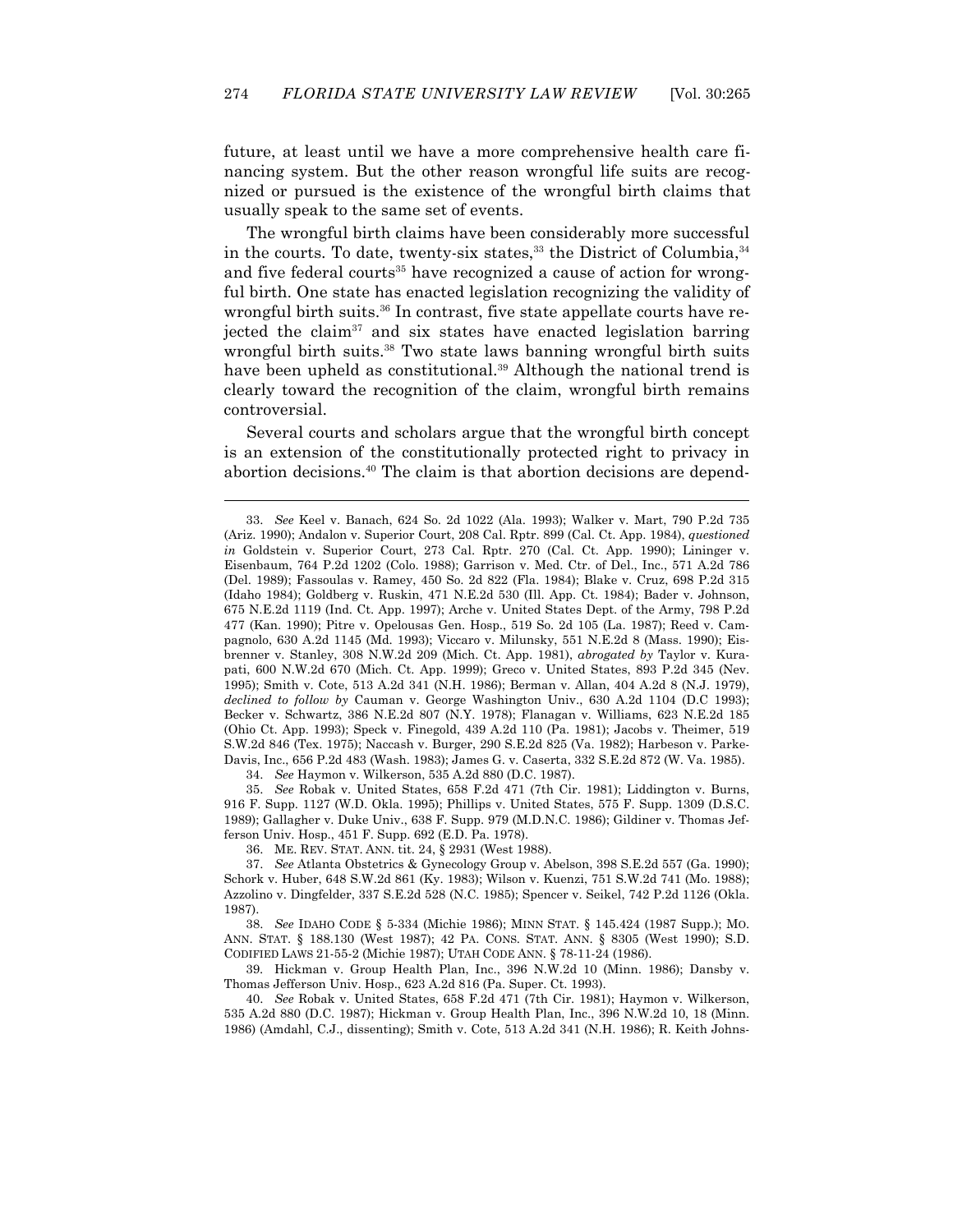ent on information about the welfare of the fetus. Therefore, reproductive choice is limited if inadequate prenatal diagnostic information is provided. It is argued that the harm in these cases is not the birth of the impaired child, but the infringement on free choice in reproductive decisions.

 In contrast, other commentators and courts argue that there is no basis for wrongful birth suits under the umbrella of privacy as articulated in *Roe v. Wade*. 41 The constitutional right of privacy in reproduction and abortion only prevents state interference with abortion decisions, it is argued, and imposes no positive duties on health care providers to provide information about the fetus.42 Two state courts (Minnesota and Pennsylvania) have examined these arguments and held that the state laws barring wrongful birth suits are constitutional.43 Therefore, to date, the provision of prenatal diagnostic information has not been held to be a protected right under the Constitution.

 Other commentators and courts argue that wrongful birth suits fall more appropriately under the patient's right of informed consent.<sup>44</sup> Informed consent relates specifically to the amount and type of information that health care providers must provide to patients about medical options.45 It is argued that, in the context of the medical condition of pregnancy, couples should be told the risk of a problem for the child in order to decide whether to obtain prenatal diagnosis. Under the current foundation for wrongful birth, as recognized by the majority of the courts, physicians are held to the prevailing standard of care for the provision of timely and accurate information about the welfare of the child.

 While there is prevalent support for the wrongful birth claim in the judicial system, there remains a debate over the appropriate calculation of damages in courts recognizing the tort. Courts have considered several options that attempt to balance the benefits and costs

ton, *Medical Malpractice and "Wrongful Birth": A Critical Analysis of* Wilson v. Kuenzi, 57 UMKC L. REV. 337 (1989); Kathryn J. Jankowski, Note, *Wrongful Birth and Wrongful Life Actions Arising From Negligent Genetic Counseling: The Need for Legislation Supporting Reproductive Choice*, 17 FORDHAM URB. L.J. 27 (1989); Note, *Wrongful Birth Actions: The Case Against Legislative Curtailment*, 100 HARV. L. REV. 2017 (1987).

 <sup>41.</sup> *See* Bopp et al., *supra* note 28, at 466-68; John Lyons, Recent Development, *To Be or Not to Be: The Pennsylvania General Assembly Eliminates Wrongful Birth and Life Actions*, 34 VILL. L. REV. 681 (1989).

 <sup>42.</sup> Lyons, *supra* note 41, at 694-95.

 <sup>43.</sup> *Hickman*, 396 N.W.2d 10; *Dansby*, 623 A.2d 816.

 <sup>44.</sup> *See* Harbeson v. Parke-Davis, Inc., 656 P.2d 483, 490-91 (Wash. 1983); Jeffrey R. Botkin & Maxwell J. Mehlman, *Wrongful Birth: Medical, Legal, and Philosophical Issues*, 22 J.L. MED. & ETHICS 21, 23 (1994); Pamela Sarsfield Fox, Note, *Legislative Prohibition of Wrongful Birth Actions*, 44 WASH. & LEE L. REV. 1331, 1354-55 (1987).

 <sup>45.</sup> RUTH R. FADEN & TOM L. BEAUCHAMP, A HISTORY AND THEORY OF INFORMED CONSENT 98-100 (1986).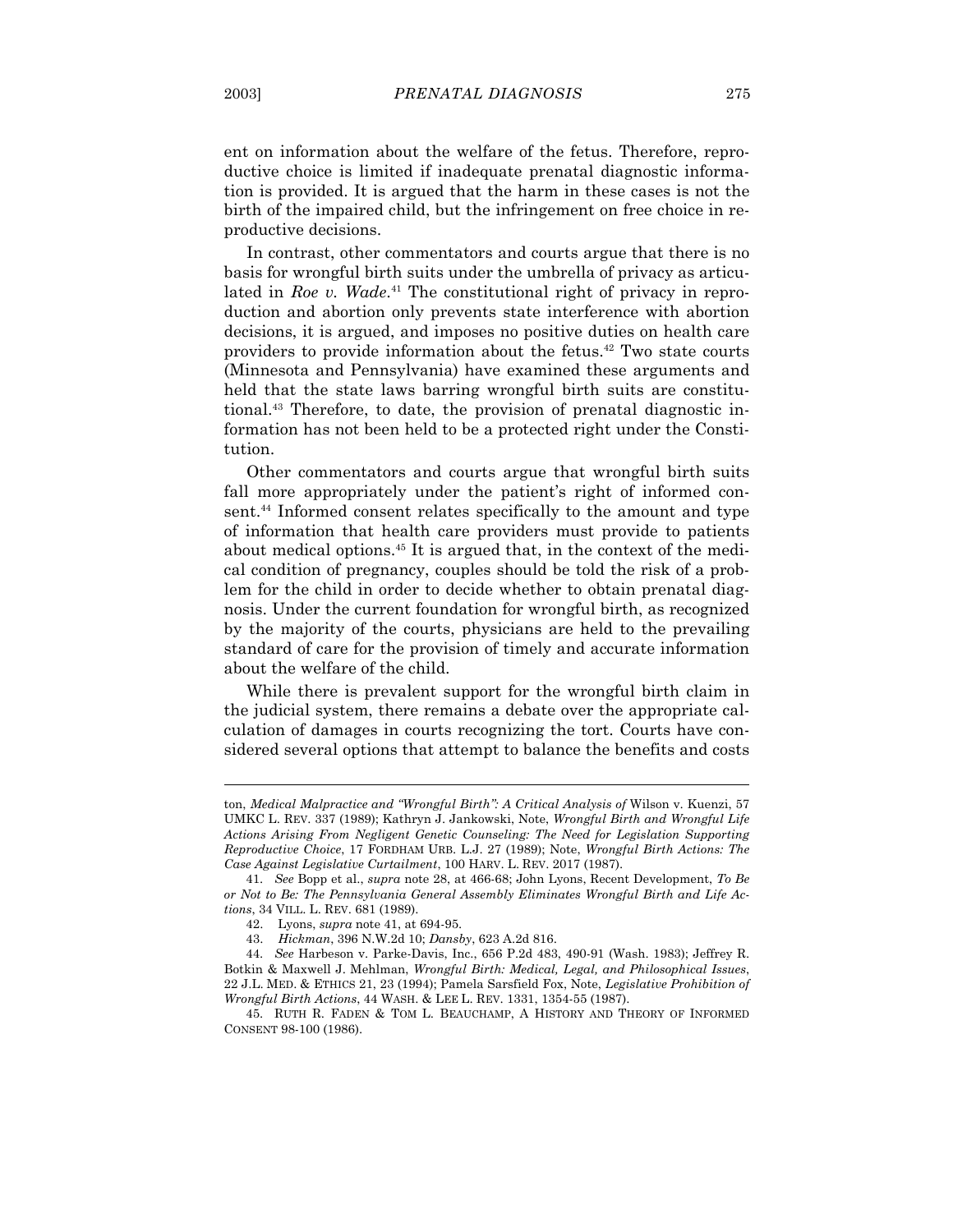of having and raising an impaired child.46 One method of calculation is to award the parents a monetary sum equal to the costs of the continued pregnancy, the delivery, and the medical costs incurred by the child's impairment. These are seen as the additional costs directly incurred because of the claimed negligence of the physician. An additional award might be added to compensate for the emotional pain and suffering of bearing and raising a child with a disability. A third element that courts have variously considered is an offset to either of these damages for the benefits that a child brings to a family. Therefore, the damages for emotional pain might be reduced by the jury's estimate of the child's positive value to the family.

 Clearly, the emotional pain from bearing and raising an impaired child and the emotional benefits of raising any child are highly valueladen. As a result, many courts have been unwilling to allow these kinds of calculations (or, in some circumstances, state law does not permit these kinds of awards or offsets).47 The majority of the courts have awarded damages for the medical costs incurred by the child's unwanted medical condition while the child is a minor.<sup>48</sup>

 The broad recognition of the wrongful birth claim reflects and confirms the responsibility of physicians to provide timely and accurate information about reproductive risks to prospective parents. But this is a vague standard. What information must be provided to prospective parents? Court decisions have not articulated a broad standard because the cases deal with individual claims and circumstances. The single largest number of wrongful birth cases have been brought for failure to provide information about the risk of Down syndrome to women of "advanced maternal age."49 Other conditions that have led to wrongful birth suits include congenital rubella syndrome,<sup>50</sup> spina

 $\overline{a}$ 

 48. *See* Bader v. Johnson, 675 N.E.2d 1119 (Ind. Ct. App. 1987), *superseded by* Bader v. Johnson, 732 N.E.2d 1212 (Ind. 2000).

 49. *See*, *e.g.*, Phillips v. United States, 575 F. Supp. 1309 (D.S.C. 1989); Simmons v. W. Covina Med. Clinic, 260 Cal. Rptr. 772 (Cal. Ct. App. 1989); Garrison v. Med. Ctr. of Del., Inc., 571 A.2d 786 (Del. 1989); Haymon v. Wilkerson, 535 A.2d 880 (D.C. 1987); Atlanta Obstetrics & Gynecology Group v. Abelson, 398 S.E.2d 557 (Ga. 1990); Hickman v. Group Health Plan, Inc., 396 N.W.2d 10 (Minn. 1986); Wilson v. Kuenzi, 751 S.W.2d 741 (Mo. 1988); Berman v. Allan, 404 A.2d 8 (N.J. 1979); Alquijay v. St. Lukes-Roosevelt Hosp. Ctr., 473 N.E.2d 244 (N.Y. 1984); Becker v. Schwartz, 386 N.E.2d 807 (N.Y. 1978); Azzolino v. Dingfelder, 337 S.E.2d 528 (N.C. 1985); James G. v. Caserta, 332 S.E.2d 872 (W.Va. 1985).

 50. *See* Robak v. United States, 658 F.2d 471 (7th Cir. 1981); Walker v. Mart, 790 P.2d 735 (Ariz. 1990); Blake v. Cruz, 698 P.2d 315 (Idaho 1984); Proffitt v. Bartolo, 412 N.W.2d 232 (Mich. Ct. App. 1987), *overruled by* Taylor v. Surender Kurpati, 600 N.W.2d 670 (Mich. Ct. App. 1999); Eisenbrenner v. Stanley, 308 N.W.2d 209 (Mich. Ct. App. 1981), *overruled by* Taylor v. Surender Kurapati*,* 600 N.W.2d 670 (Mich. Ct. App. 1999); Smith v. Cote, 513 A.2d 341 (N.H. 1986); Procanik v. Cillo, 478 A.2d 755 (N.J. 1984); Gleitman v.

 <sup>46.</sup> Frederick W. Bogdan, *Wrongful Birth: Who Owes What to Whom and Why*?, 40 WASH. & LEE L. REV. 123, 136-38 (1983); John H. Scheid, *Benefits vs. Burdens: The Limitation of Damages in Wrongful Birth*, 23 J. FAM. L. 57, 68-78 (1984-85).

 <sup>47.</sup> Bogdan, supra note 46, at 136-38; Scheid, supra note 46, at 68-78.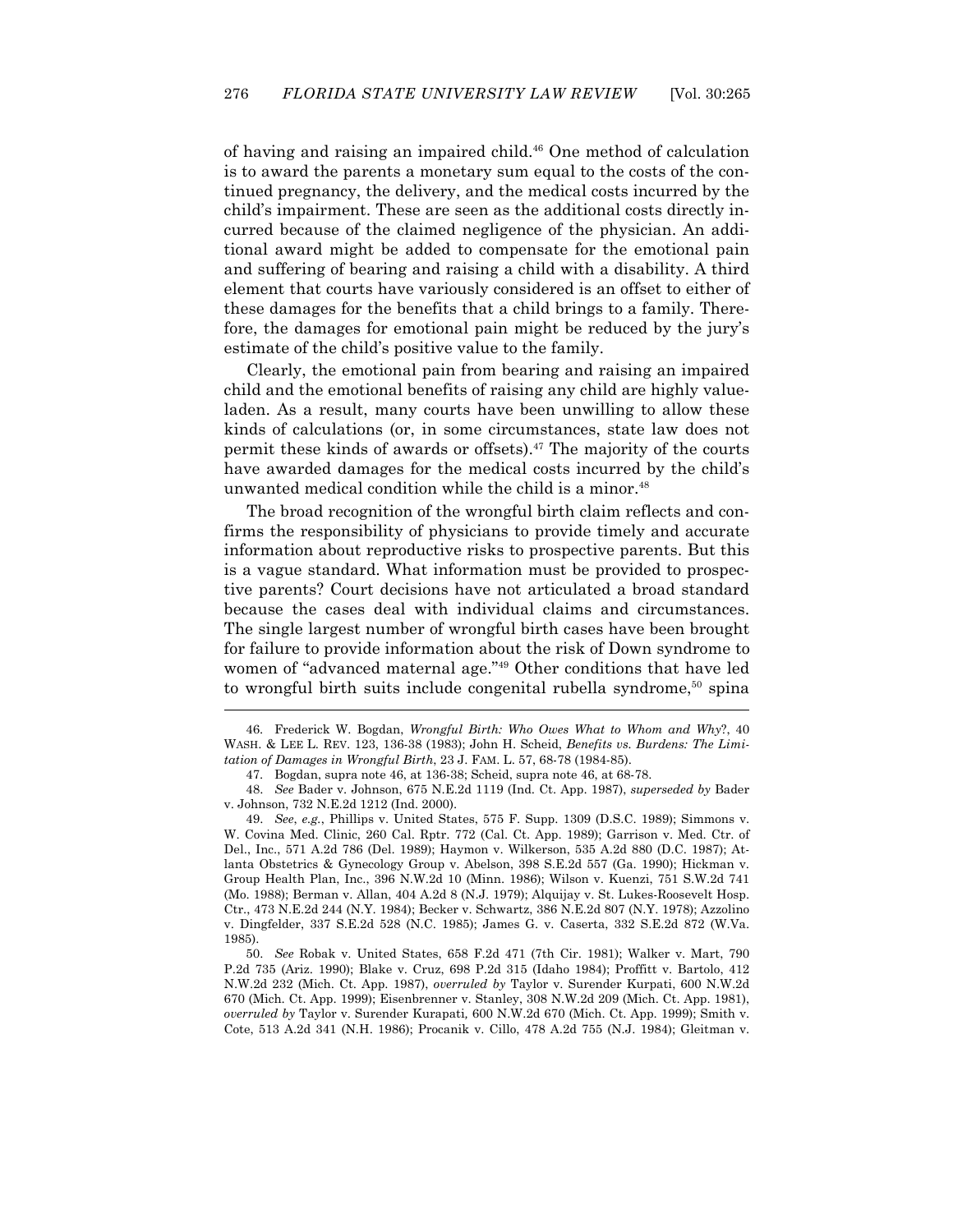bifida,<sup>51</sup> Tay-Sachs disease,<sup>52</sup> sickle cell anemia,<sup>53</sup> cystic fibrosis,<sup>54</sup> and a number of other rare conditions.55 Many of the conditions for which wrongful birth cases have been brought have only one case for that condition. Clearly there are only a few general rules emerging from this pattern of tort litigation to guide practitioners.

 The alleged negligence in these cases falls into three categories. First, there are relatively well-defined population groups that are at increased risk for certain genetic conditions. Examples include sickle cell disease in individuals of African origin and Tay-Sachs disease in Ashkenazi Jews. The other prime example is women of advanced maternal age. The professional error here is not identifying couples who are at risk for conditions amenable to prenatal diagnosis and providing them timely information about test availability. A second category involves errors in making a correct diagnosis when suggestive signs or symptoms are present. Pregnant women who contract a rubella infection (German measles) are at risk for delivering a child with congenital malformations. A misdiagnosis of this subtle infection in the pregnant woman has been the event leading to a wrongful birth suit in several cases.<sup>56</sup> A third category is comprised of cases in which an older child or other family member was misdiagnosed or misinformed about a genetic condition. The *Shroeder v. Perkel*57 case was brought after a physician failed to make a timely diagnosis of cystic fibrosis in a boy before the birth of a second affected child. Occasionally, suits will arise from simple laboratory error as well, that is, prenatal diagnosis was provided but the information returned to the couple was wrong.

 Within each of these categories, there is a range of information that might be provided to prospective parents. For the purposes of this discussion, we will focus primarily on the question of risk notification. What kinds of conditions should prompt an alert from the physician? I have framed the discussion thus far primarily in the

Cosgrove, 227 A.2d 689 (N.J. 1967), *abrogated by* Berman v. Allan, 404 A.2d 8 (N.J. 1979); Jacobs v. Theimer, 519 S.W.2d 846 (Tex. 1975).

 <sup>51.</sup> *See* Keel v. Banach, 624 So. 2d 1022 (Ala. 1993); Reed v. Campagnolo, 630 A.2d 1145 (Md. 1993); Dansby v. Thomas Jefferson Univ. Hosp., 623 A.2d 816 (Pa. Super. Ct. 1993).

 <sup>52.</sup> *See* Gildiner v. Thomas Jefferson Univ. Hosp., 451 F. Supp 692 (E.D. Pa. 1978); Munro v. Regents of the Univ. of Cal., 263 Cal. Rptr. 878 (Cal. Ct. App. 1989); Goldberg v. Ruskin, 471 N.E.2d 530 (Ill. App. Ct. 1984).

 <sup>53.</sup> *See* Dorlin v. Providence Hosp., 325 N.W.2d 600 (Mich. Ct. App. 1982), *overruled by* Taylor v. Surender Kurapati, 600 N.W.2d 670 (Mich. Ct. App. 1999).

 <sup>54.</sup> *See* Schroeder v. Perkel, 432 A.2d 834 (N.J. 1981).

 <sup>55.</sup> *See* Botkin & Mehlman, *supra* note 44, at 24.

 <sup>56.</sup> *See* Robak v. United States, 658 F.2d 471 (7th Cir. 1981); Walker v. Mart, 790 P.2d 735 (Ariz. 1990); Blake v. Cruz, 698 P.2d 315 (Idaho 1984); Jacobs v. Theimer, 519 S.W.2d 846 (Tex. 1975).

 <sup>57. 432</sup> A.2d 834 (N.J. 1981).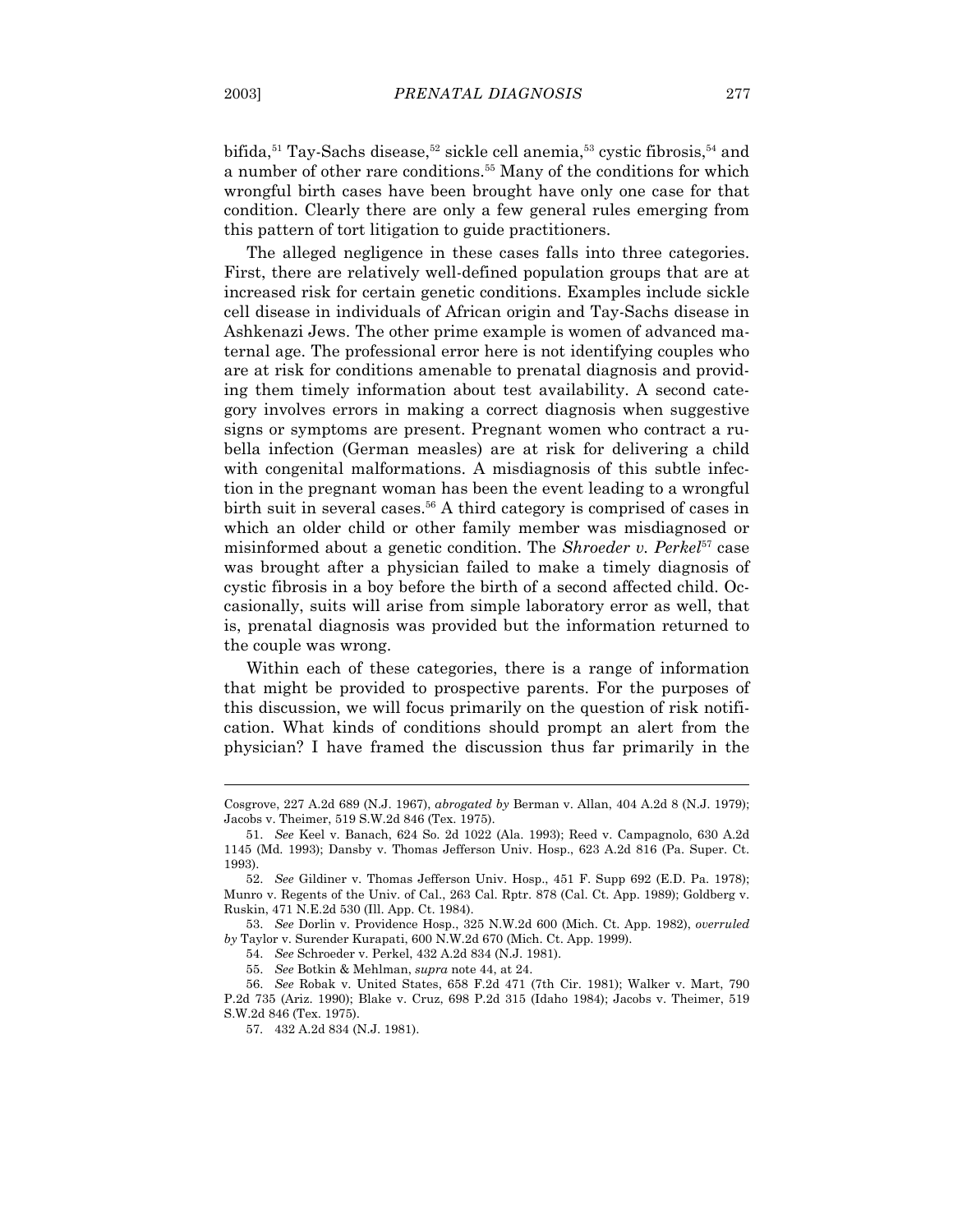context of tort litigation. A description of the case law permits several basic conclusions. First, there is a clear tradition supporting a minimum standard of risk communication, at least in many jurisdictions.58 There is a reasonably broad social consensus that, for example, an older pregnant woman should be informed of the increased risk of Down syndrome and other aneuploid syndromes. Or, we can conclude that Ashkenazi couples should be warned of their risk of bearing a child with Tay-Sachs disease. But the second conclusion is that we cannot rely on tort litigation alone to provide sufficient guidance to health care providers. This is true in part because case law is primarily reactive. Further, and perhaps most importantly, the law speaks to the minimum standard of professional behavior. What the professional must do to avoid successful litigation is a different standard than what we would expect professionals to do to promote informed decision-making for couples during pregnancy. The primary standard should be based on our analysis of personal, professional, and social ethics, which may be a different standard than that dictated by law. However, the law asks the correct questions in addressing the ethical issues involved in defining a professional standard.

 The remainder of this Article examines the concept of risk from two perspectives. The first relates to the probability of the occurrence of an adverse event. The second relates to the severity of that adverse outcome. We might decide that it is important to warn prospective parents about a serious potential outcome even when the probability is remote. In contrast, a common but relatively trivial outcome may not be deemed worthy of mention.

 The knowledge at the base of each of these categories will enlarge with the expansion of genetic knowledge and prenatal diagnostic technology. Before returning to the arguments about limits on professional responsibilities to provide information in this context, this Article will briefly review current developments in prenatal diagnosis.

### III. THE TECHNOLOGY OF PRENATAL DIAGNOSIS

 Prenatal diagnosis requires the ability to image the fetus or to have access to embryonic or fetal tissue for analysis. The most familiar techniques are ultrasound, amniocentesis, and chorionic villous sampling. Ultrasound involves the transmission of sound waves into the body through an external probe and the measurement of the returning waves as they bounce off tissues in the body. The images created produce a depiction of the external anatomy of the developing fetus as well as internal structures like the brain, heart and kidneys.

 <sup>58.</sup> *See*, *e.g.*, Canesi v. Wilson, 730 A.2d 805, 812 (N.J. 1999).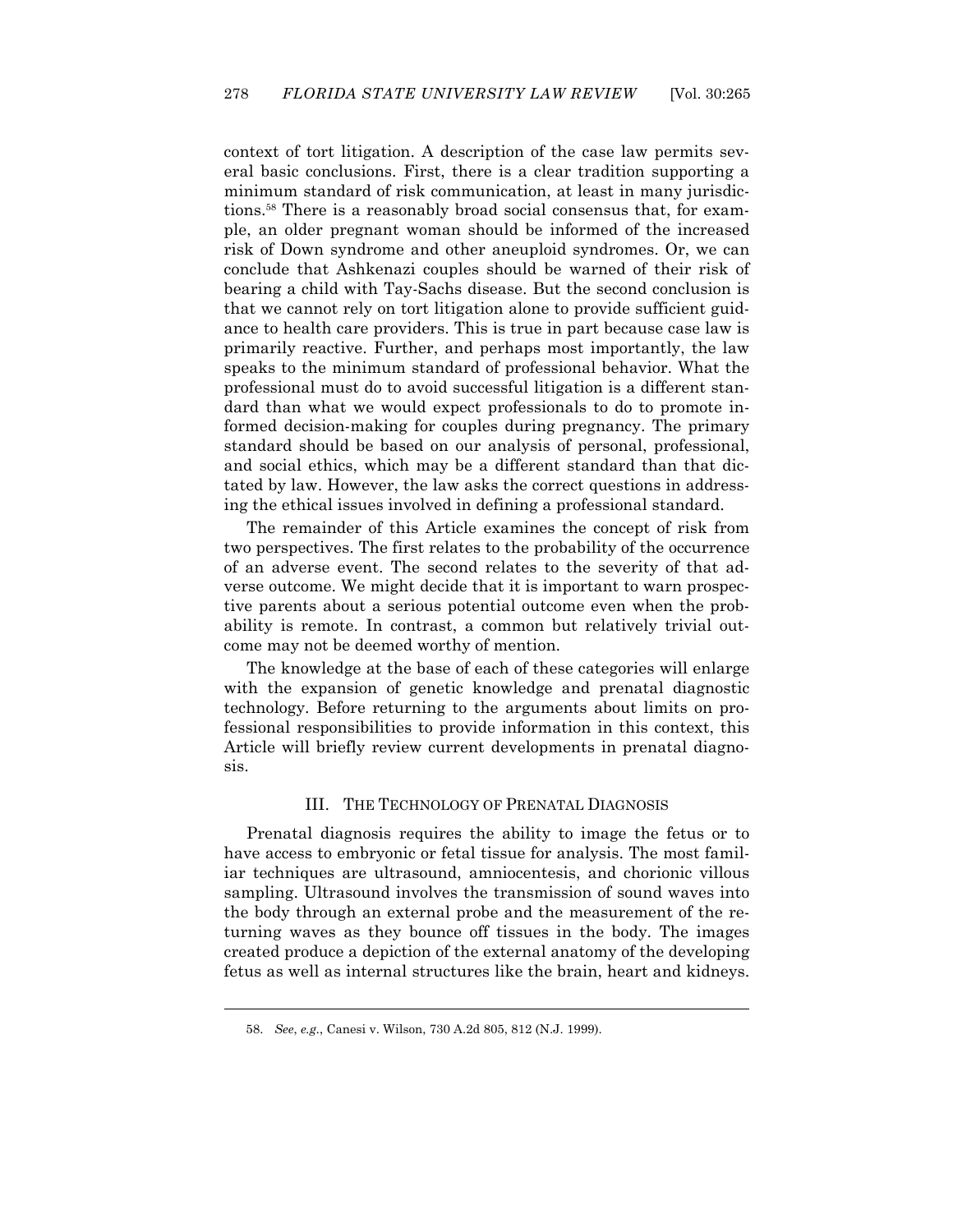Ultrasound is thought to be entirely safe. The primary limitation of the technology is that the fetus must be large enough and sufficiently developed to analyze the structure of the major organs. The remarkable advancement in recent years has been the advent of threedimensional ultrasound. This technology combines two-dimensional images through digital addition to create stunning three-dimensional images of the fetus. These images look much like true photographs. From a medical perspective, these images provide detailed information about external and internal anatomy and can detect abnormalities of the brain, spine, limbs, bowel, heart, and kidneys. As this technology continues to improve, prospective parents can expect to have detailed color images of their child from mid-pregnancy onward.

 Amniocentesis involves the insertion of a needle through the mother's abdomen or through the vagina into the amniotic fluid sack surrounding the fetus. Several cc's of fluid are removed for analysis. This fluid contains cells that have been sloughed by the developing fetus. These cells, in turn, contain all the genetic material of the fetus. Therefore, a genetic analysis of the fetus can be performed without removing tissues directly from its body. Amniocentesis generally is performed at about fifteen to eighteen weeks gestation. The primary reason to perform amniocentesis is for chromosome analysis. However, other genetic tests can be performed on the cells. As the number of genetic tests available expands, the number of conditions for which the fetus can be tested through amniocentesis will expand in parallel. The procedure carries a small risk of inducing labor and the subsequent loss of the pregnancy. The usual figure quoted is one pregnancy loss for every two hundred procedures.59 While this risk may seem relatively low, it should be remembered that amniocentesis as a screening tool is conducted on a large number of women who will not have affected fetuses. Therefore, an expected "cost" to screening programs is the occasional loss of a normal fetus in the effort to detect fetuses with specific abnormalities. Of course, it also must be remembered that amniocentesis only detects conditions for which professionals are specifically looking. That is, a normal amniocentesis does not warrant the general conclusion that the fetus is healthy.

 Chorionic villous sampling ("CVS") involves sampling of tissue where the placenta interdigitates with the wall of the uterus. Since the placenta is a product of conception, it has the same genetic material as the fetus. CVS is conducted by inserting a needle through the abdomen or a catheter through the cervix under ultrasound guidance to suction the tissue. The primary advantage of CVS is that it can be

 <sup>59.</sup> Sherman Elias et al., *Amniocentesis and Fetal Blood Sampling*, *in* GENETIC DISORDERS AND THE FETUS: DIAGNOSIS, PREVENTION AND TREATMENT 53-82 (Aubrey Milunsky ed., 4th ed. 1998).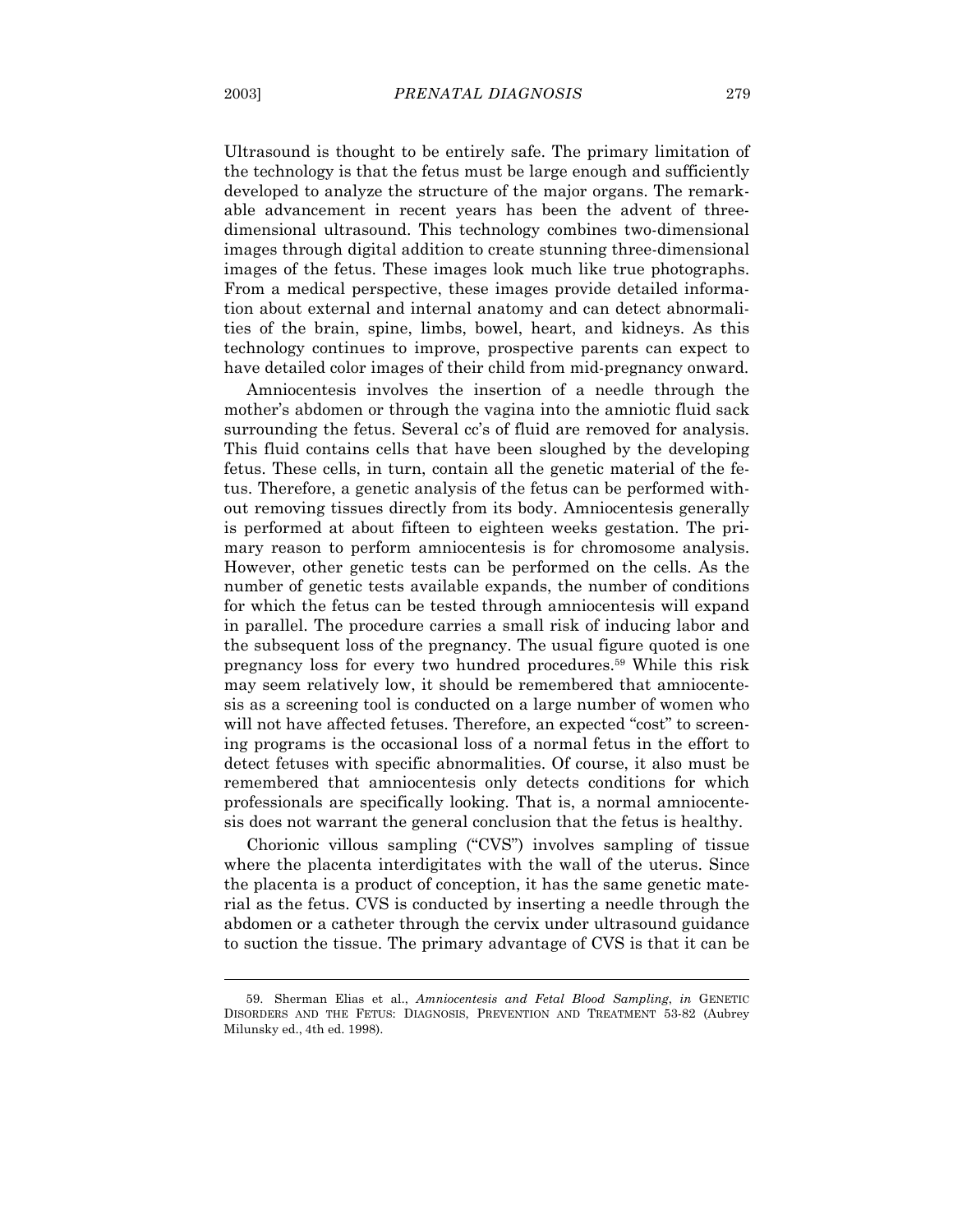conducted at nine to twelve weeks gestation, although it can be performed as early as six weeks and as late as fifteen weeks. Recall that amniocentesis is usually conducted at fifteen to eighteen weeks. Therefore CVS permits an earlier diagnosis if an abnormality is detected. It is generally thought that an earlier termination is associated with less physical and psychological trauma for the woman. The risk of pregnancy loss for CVS is thought to be slightly higher than for amniocentesis—approximately one percent.<sup>60</sup>

 Fetal cell isolation is a fascinating new approach to prenatal diagnosis that has yet to emerge into clinical practice. Research has shown that a tiny number of blood cells from the fetus leak through the placenta and into the mother's circulation during the early weeks of pregnancy.61 These cells can be distinguished from the mother's cells and successfully separated in the laboratory. This means that by eight weeks gestation, a simple blood test from the mother can provide a sufficient number of fetal cells to do a genetic analysis. Not only does this procedure eliminate the risks associated with amniocentesis and CVS, it also provides an even earlier diagnosis. To date, it has been easier to detect the cells of male fetuses in the maternal circulation due to the presence of the Y chromosome in males. The accuracy of fetal cell isolation has not yet been considered great enough to use this approach outside the research context.

 As these brief descriptions illustrate, a goal of prenatal diagnostic technology has been to move the point of diagnosis earlier and earlier in pregnancy. Preimplantation genetic diagnosis ("PGD") takes this effort to the logical extreme by enabling genetic testing in the embryo before it is even implanted in the uterus. This approach requires fertilization of the egg in the laboratory, that is, *in vitro* fertilization ("IVF"). The fertilized egg is permitted to grow to an eight to twelve cell mass at which point a cell is removed for analysis. This cell removal does not injure the embryo. The single cell can then be analyzed to determine if there are any genetic abnormalities. Typically during IVF, approximately ten to twelve embryos are created. Using PGD on several of the embryos permits a determination of which embryos are "affected" and which are not. One or more embryos

 <sup>60.</sup> *See* Mark I. Evans et al., *Prenatal Diagnosis of Chromosomal and Mendelian Disorders*, *in* FETAL DIAGNOSIS AND THERAPY: SCIENCE, ETHICS, AND THE LAW 17, 27 (Mark I. Evans et al. eds., 1989); Canadian Collaborative CVS-Amniocentesis Clinical Trial Group, *Multicentre Randomised Clinical Trial of Chorion Villus Sampling and Amniocentesis*, 1 LANCET 1, 6 (1989); George G. Rhoads et al., *The Safety and Efficacy of Chorionic Villus Sampling for Early Prenatal Diagnosis of Cytogenetic Abnormalities*, 320 NEW ENG. J. MED. 610, 615 (1989).

 <sup>61.</sup> Diana W. Bianchi, *Fetal cells in the mother: from genetic diagnosis to diseases associated with fetal cell microchimerism*, 92 EUROPEAN J. OBSTETRICS, GYNECOLOGY & REPROD. BIOLOGY 103, 105 (2000).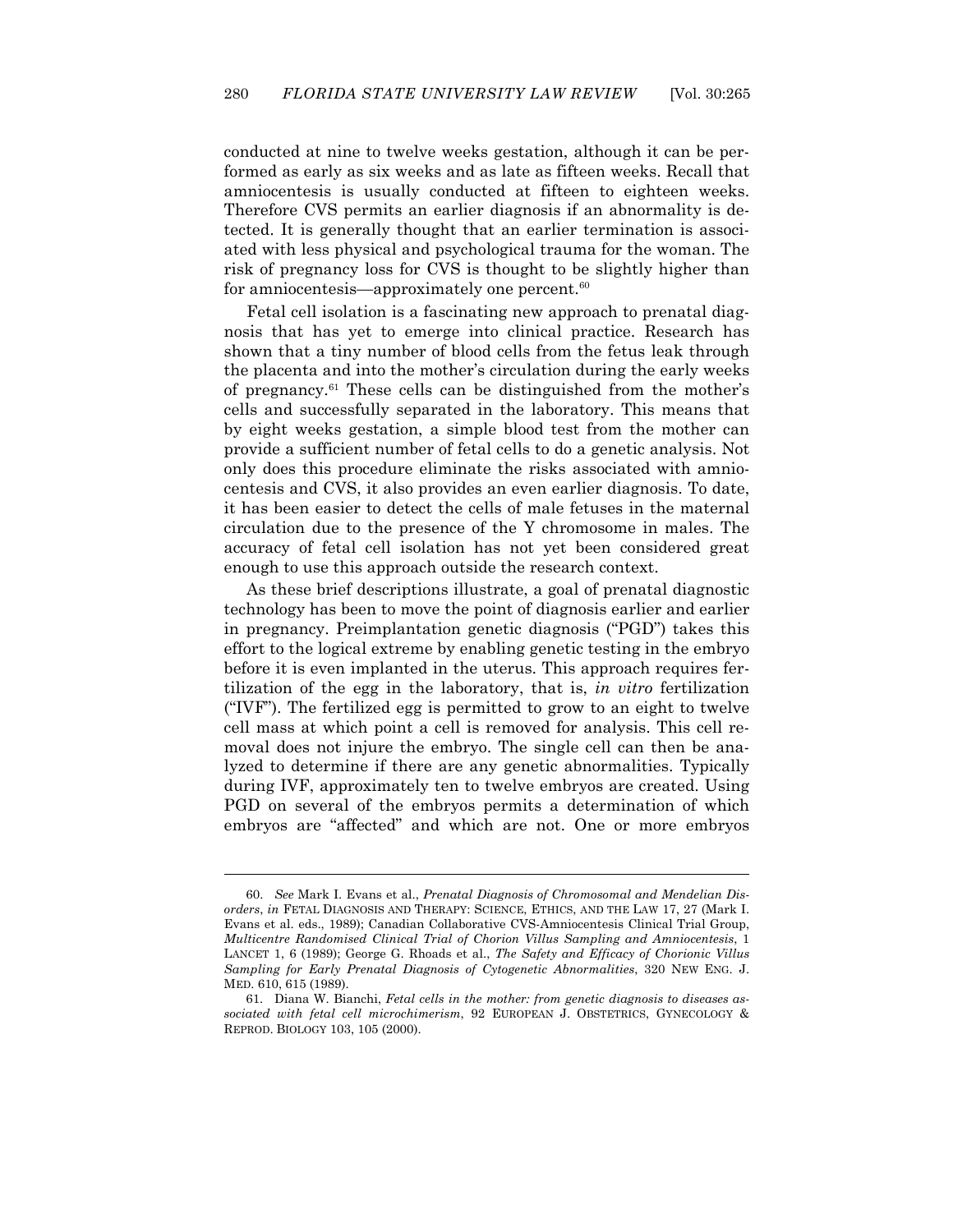without the genetic condition would be transferred to the uterus in hopes of initiating a pregnancy.

 Initially PGD was done primarily for couples at high risk for bearing a child with a genetic condition. Some couples chose PGD in order to avoid the choice of pregnancy termination. Of course, PGD generally involves the discarding of embryos but many couples still feel that PGD is less ethically troubling than other forms of prenatal diagnosis. In more recent years, PGD has become common in couples undergoing IVF for fertility reasons as a way of checking the genetic health of the embryos prior to transfer to the uterus. Although PGD often costs tens of thousands of dollars, more than 700 children have been born world-wide following this procedure. To date, there do not appear to be risks to the children who are produced from PGD.

 PGD offers particularly interesting possibilities in the future for the genetic selection of children because it may reduce the ethical burdens of such selections. Pregnancy termination is a profoundly important decision in a woman's life so it is unlikely that many women would choose to terminate a pregnancy for what might be considered trivial reasons. Of course cultural norms and pressures have a strong influence. For example, prenatal ultrasound for fetal gender identification followed by pregnancy termination for female fetuses has become relatively common in India and China. Data from a 2000 census in China indicates that the male to female ratio for newborn infants is as high as 135 males per 100 females in some of the more prosperous provinces, due primarily to the availability of prenatal ultrasound.62 Requests for prenatal diagnosis for gender selection in the United States are uncommon but not entirely unfamiliar. Anecdotally, these requests are often from individuals with a cultural background that favors male children. Nevertheless, it is unlikely that cultural norms in the United States will change so significantly in the foreseeable future that pregnancy termination for mild or trivial conditions will become commonplace, even with the advent of chemical abortions that may reduce the physical burdens and increase the privacy of termination decisions.<sup>63</sup>

 PGD offers an interesting alternative to pregnancy termination with several significant advantages. The obvious advantage is the avoidance of pregnancy termination. Again, embryos are often discarded or frozen indefinitely in the process, but many couples find this less ethically troubling than abortion. The other key advantage

 <sup>62.</sup> Ted Plafker, *Sex Selection in China Sees 117 Boys Born for Every 100 Girls*, 324 BRIT. MED. J. 1233, 1233 (2002).

 <sup>63.</sup> *See* Alisa B. Goldberg et al., *Misoprostol and Pregnancy*, 344 NEW ENG. J. MED. 38 (2001) (discussing the medical aspects of chemical abortion); Irving M. Spitz et al., *Early Pregnancy Termination with Mifepristone and Misoprostol in the United States*, 338 NEW ENG. J. MED. 1241 (1998) (discussing the physical burdens of chemical abortions).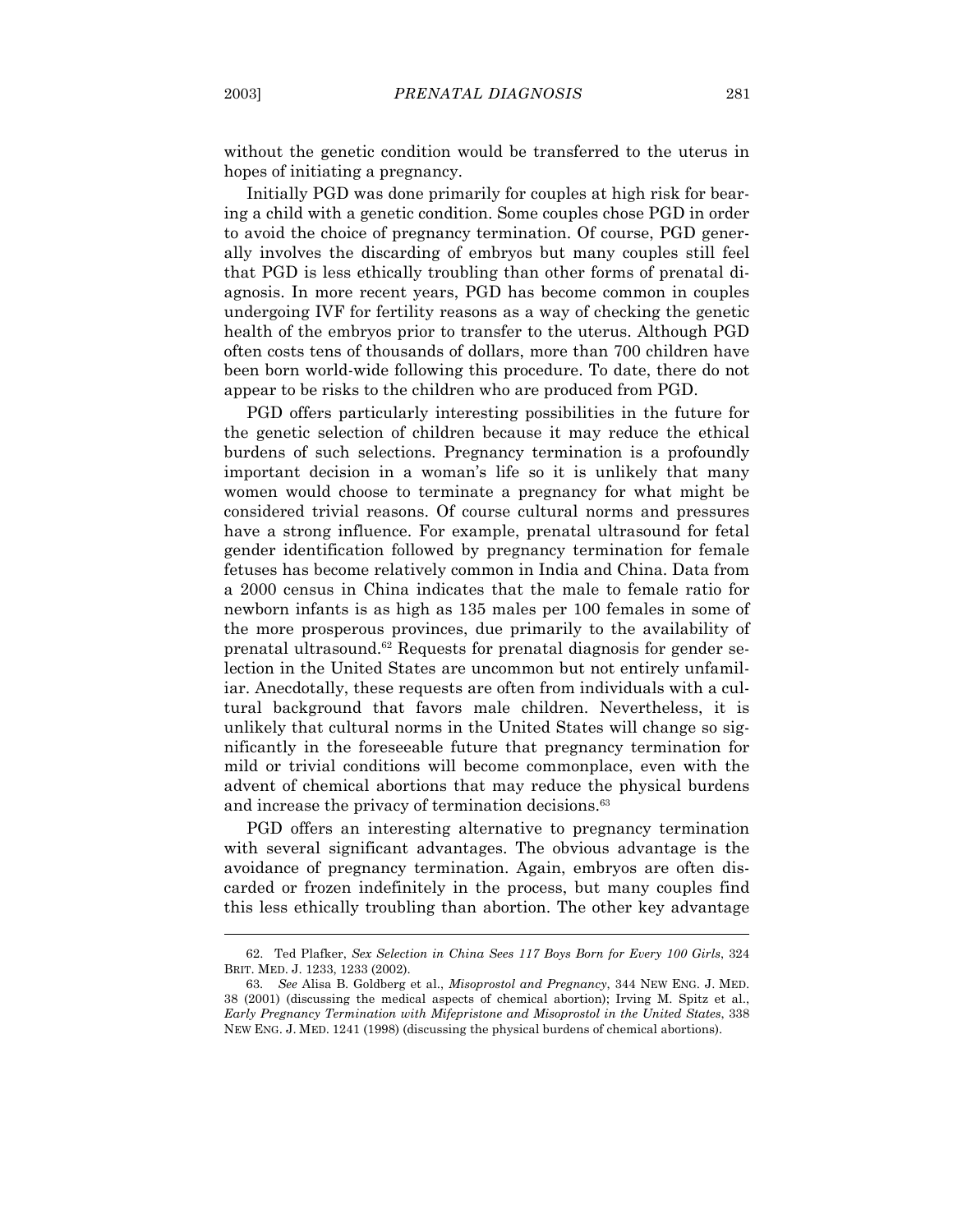is the ability to select from a number of embryos. Following hormone stimulation of the woman, approximately ten to twelve oocytes (eggs) can be retrieved through a laparoscopic procedure. Following fertilization and removal of the embryos that fail to develop properly, a couple may have their choice of half a dozen embryos. In this context, gender selection can be performed as well as selection based on any other genetic criteria for which testing is available. While a couple might be primarily interested in avoiding use of an embryo with serious deleterious mutation, the technology offers the opportunity for much more fine-grained selections.

 While this technology is available now, two other technical advances will increase the power of PGD. The first is the potential ability to harvest eggs in large numbers from tissue samples of the ovary. Currently a woman's ovaries must be stimulated with hormones to produce mature eggs capable of fertilization. In the foreseeable future, it will be possible to mature eggs in the laboratory. The prospect is for the ability to take a slice of ovary through laparoscopic surgery and to mature dozens or hundreds of eggs through hormone stimulation in a dish. Following fertilization with her partner's sperm and subsequent PGD, the couple would have a wide selection of potential children from which to choose. Why not a baby girl for the first pregnancy with one set of traits, and a boy for the next pregnancy with a different, desirable set of biologic characteristics?

 The second set of emerging technologies, and the potential weakness in this hypothetical scheme, is the genetic tests themselves. The sequencing of the human genome is virtually complete. This sequence, along with the genome sequences of a number of experimental organisms, will permit rapid progress in the identification of genes associated with diseases, physical traits, physiologic characteristics and, potentially, mental characteristics. Along with the sequence information comes the ability to conduct tens of thousands of genetic tests simultaneously. Therefore, to the extent that we understand how gene sequences function separately and together in the body, we can potentially gain enormous volumes of genetic information from small tissue samples and possibly even single cells.

 The challenge in predicting this kind of capability is the current uncertainty over the relative contributions of genes, environment, and random variation in the development of complex characteristics. It is well recognized that for many "simple" genetic conditions involving only one gene locus, the disease severity in siblings can be quite different even though siblings share much of the same genetic background and similar environments. It is clear that the expression of single genes is profoundly influenced by other genes (perhaps many other genes), environmental influences, and random variations as organisms develop and age. On the other hand, we know that genes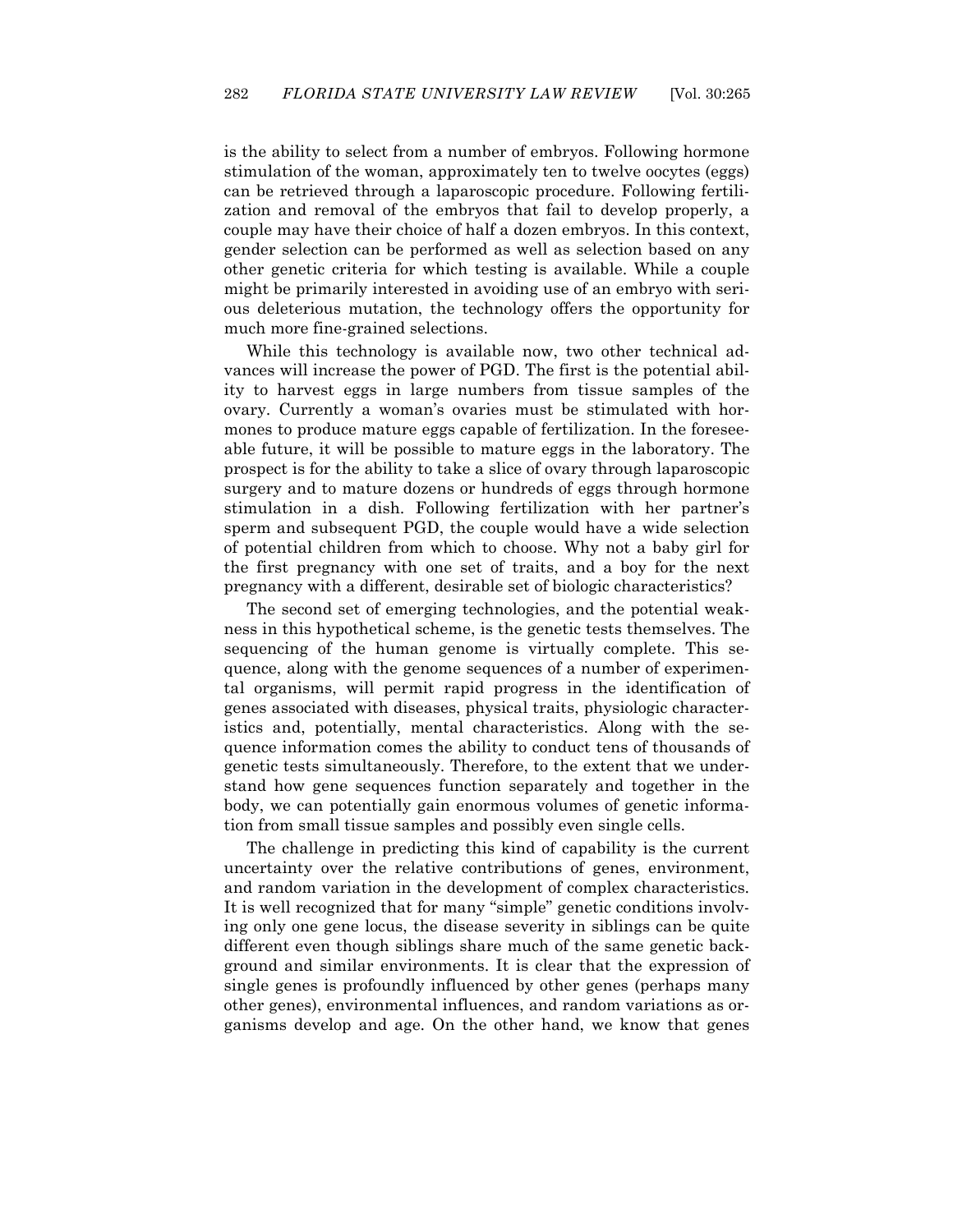play a significant role in complex traits such as intelligence. Children having bright parents are not guaranteed to be bright themselves, but they have a significant statistical advantage compared to children of parents with average or less than average intelligence. So, it is important to dismiss simple notions of "genetic determinism," that is, the belief that genes are the essential determinants of biologic characteristics. Yet, to my mind, it is a mistake to dismiss genes as a significant component of complex traits.

 The important question for this discussion is whether a detailed knowledge of an embryo's genetic makeup will permit any accurate predictions of the future traits of that individual as a child or an adult. Are there simply too many intervening influences between implantation and, say, grade school to make predictions meaningful? My own guess is that such predictions will be much like predicting the weather. The weather, too, is the result of an enormous number of factors that interact in complex ways. So it may be impossible to predict the weather in a given location at a given time with great accuracy, but with more data and more knowledge about interactions, some reasonably accurate predictions are increasingly possible. In two or three decades, the embryologist could say to a couple,

"With a healthy pregnancy, no significant injuries or illnesses as an infant, and a stimulating early environment, embryo #56 has an eighty percent chance of achieving an IQ above 120, and a thirty percent chance of an IQ above 140. He also is likely to have limited athletic ability and a seventy percent chance of moderate obesity by adolescence. Embryo #31 on the other hand . . . ."

#### IV. ETHICAL ISSUES IN THE BIOLOGIC SELECTION OF CHILDREN

 We can now return to the central question of this discussion. What should be the professional's responsibility to provide prenatal diagnostic information? In addressing this set of issues, we should assume that professionals are functioning within a broad social context that determines professional norms. That is, these questions are too important to leave to physicians alone. Physicians act as the gatekeepers but we can hope they will fulfill this role with the general guidance and approval of society.

 The history of wrongful birth litigation offers some general parameters. We can say with assurance that prenatal diagnosis is here to stay and that there are definitive obligations in many jurisdictions to offer services to certain at-risk groups. There are also a few wellarticulated professional standards that have their roots, to some degree, in the fear of litigation. As noted, it is well-accepted that obstetricians should alert women of "advanced maternal age" to their increased risk for bearing a child with Down syndrome or other ane-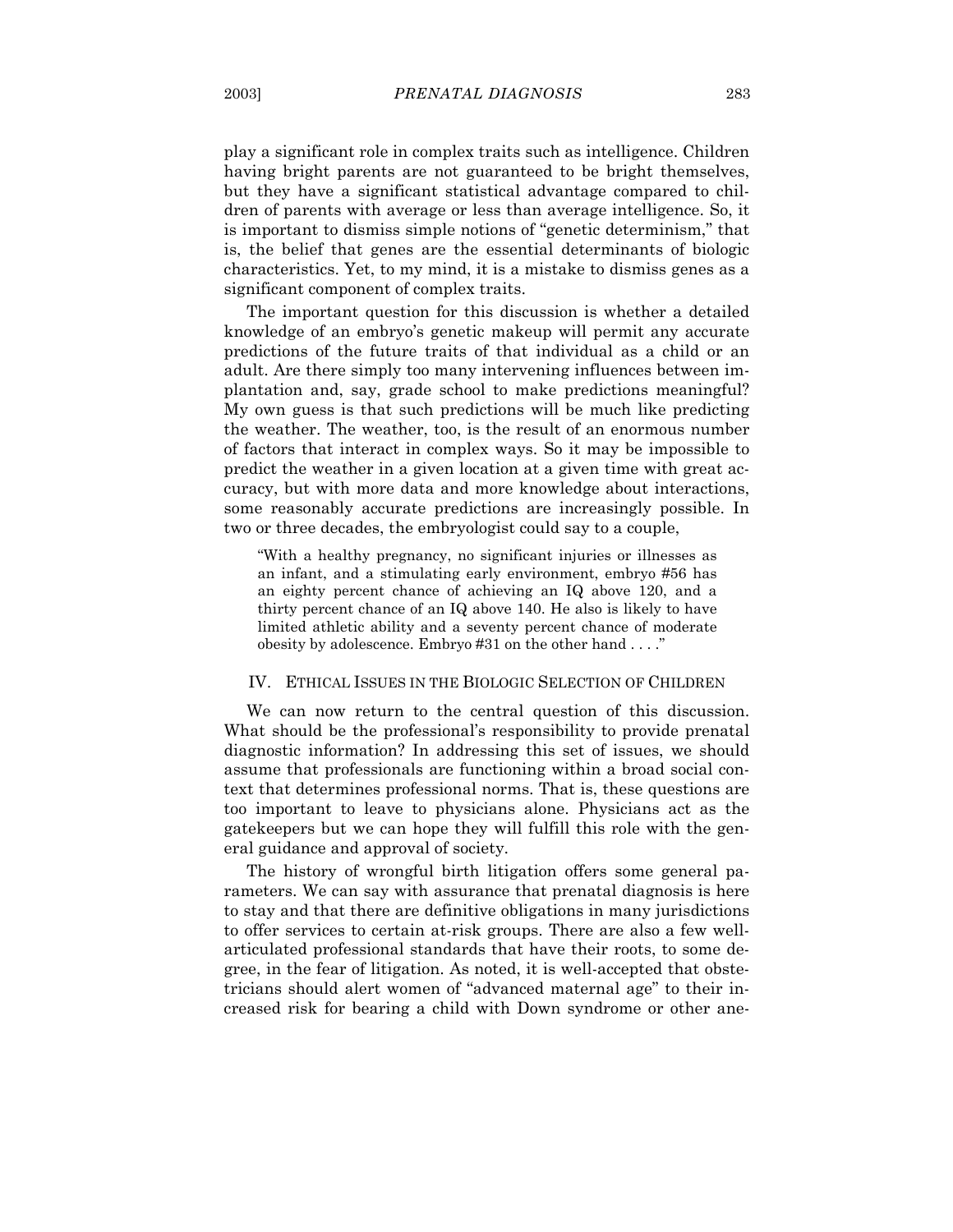uploid syndromes and make them aware of prenatal diagnostic capabilities.64 Similarly, the American College of Obstetrics and Gynecology's Department of Professional Liability issued a statement in 1985 indicating that obstetricians should immediately begin to advise women about the availability of the alpha-fetoprotein test ("AFP"). This tests the pregnant woman's blood to provide predictive information about whether the fetus might be affected with a neural tube defect such as spina bifida.<sup>65</sup> The statement advised: "It is equally imperative that every prenatal patient be advised of the availability of this test and that your discussion about the test and the patient's decision with respect to the test be documented in the patient's chart."66

 On the other hand, based on legal liability considerations, we cannot claim that all potential prenatal diagnostic information must be provided to couples. As noted, a challenge to the constitutionality of a state law prohibiting wrongful life and wrongful birth torts has not been supported in two cases. $67$  This means that prenatal diagnosis is not tightly linked to the notions of privacy or liberty in the abortion context. Women have a constitutionally protected right to make a decision about pregnancy termination in the first two trimesters of pregnancy. At least according to the two courts which have decided this issue, there is not a parallel constitutional right to ob-

 <sup>64.</sup> Physicians need not provide these services themselves. Professionals can fulfill their obligations through the provision of information alone. It may then be up to the woman to find someone who provides the service, or who would provide the service at a price or location that the woman can manage.

 <sup>65.</sup> Spina bifida is one form of "neural tube defect" that is characterized by an abnormality in the development of the coverings of the spine. JONES, *supra* note 3, 608-09. Children born with spina bifida (also termed myelomeningocele) typically have a protruding sack or open tissue at some location along the length of the spine. *Id*. The skin and bony protection of the spine are missing due to the failure of the neural tube to close early in fetal development. The spinal cord is exposed, leading to abnormal development and malfunction. *Id.* These children usually lack motor and sensory function in the areas of the body served by that portion of the spinal cord and below.

Another form of neural tube defect is anencephaly, in which the scalp, upper skull, and cerebral hemispheres of the brain are missing. *Id.* Children with anencephaly are either stillborn or die within days of delivery unless artificially supported. *Id.* Neural tube defects during fetal development lead to leakage of a chemical called alpha-fetoprotein into the amniotic fluid and subsequently into the pregnant woman's blood stream in small concentrations. Aubrey Milunsky, *Maternal Serum Screening for Neural Tube and Other Defects*, *in* GENETIC DISORDERS AND THE FETUS, *supra* note 59, at 635-701. An increase in the pregnant woman's blood alpha-fetoprotein level can indicate that the fetus is affected with a neural tube defect, although there are a number of other normal and abnormal causes of such an elevation. *Id.* Currently, a battery of three or four chemical tests is performed on maternal serum to evaluate the pregnancy for risk of neural tube defects and several other conditions, including Down syndrome. *Id.*

 <sup>66.</sup> George J. Annas, *Is a Genetic Screening Test Ready When the Lawyers Say It Is?*, HASTINGS CENTER REP., Dec. 1985, at 16, 17 (quoting the American College of Obstetricians and Gynecologist's Department of Professional Liability's "Alert" issued in May 1985).

 <sup>67.</sup> *See* Etkind v. Suarez, 519 S.E.2d 210, 215 (Ga. 1999); Dansby v. Thomas Jefferson Univ. Hosp., 623 A.2d 816, 818 (Pa. Super. Ct. 1993).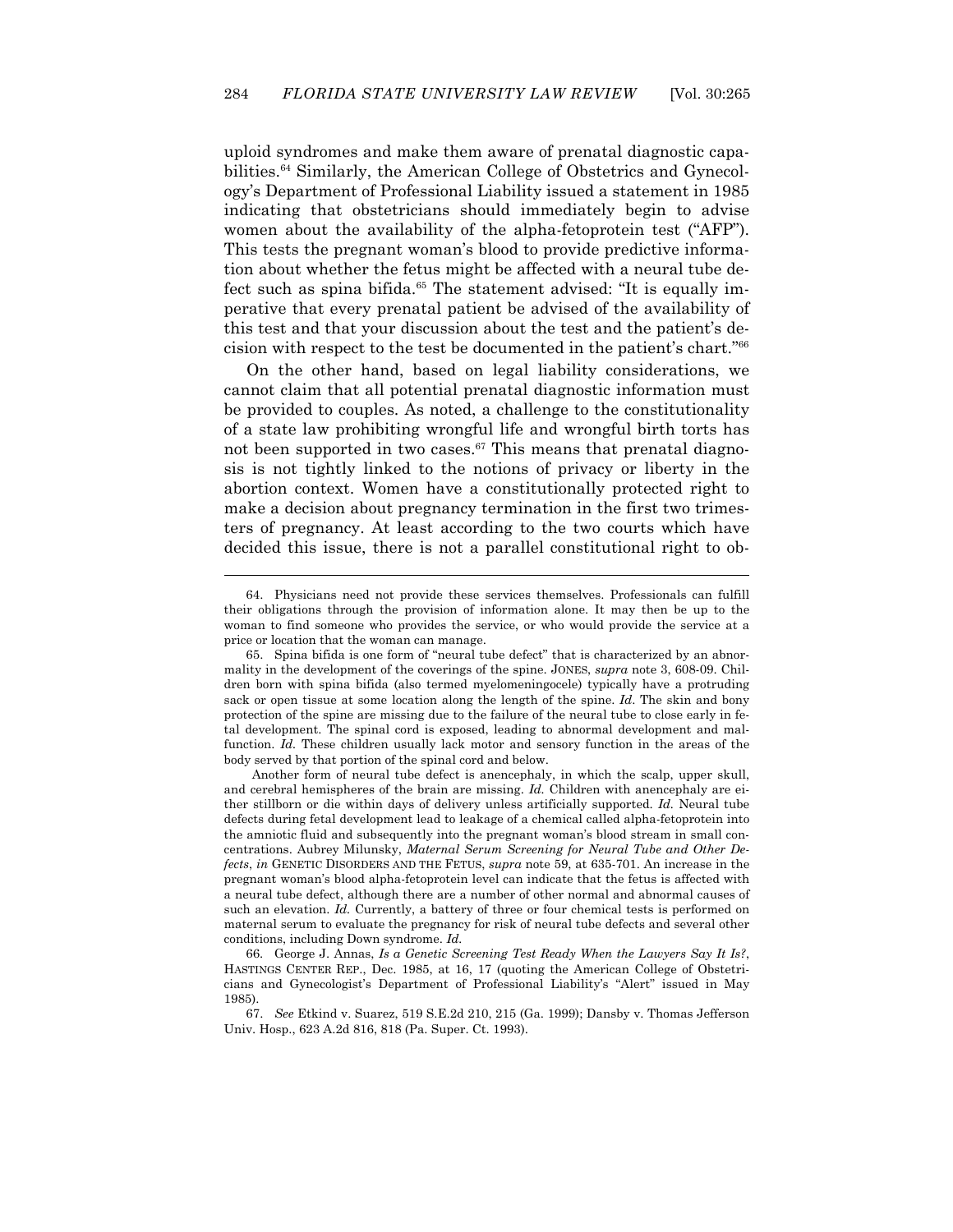tain any and all information on which a termination decision might be based. More specifically, women have a right to decide whether they wish to remain pregnant at all; they might not have the right to decide whether they wish to remain pregnant with a specific fetus.

 From an ethical perspective, there also is no discernable right to be offered or to obtain a full genetic analysis of the fetus. Privacy rights are typically framed as negative rights, that is, one has the right to be left alone or to prevent access to personal information.<sup>68</sup> Privacy rights cannot be used to compel the assistance of others or compel the provision of information, even if the subsequent use of the information is a private matter.<sup>69</sup> More plausibly, the ethical foundation of prenatal diagnostic information is the right to make an informed decision about important health issues like reproduction. If so, then prenatal diagnostic choices are akin to many other choices in medical relationships. Typically in other areas of medicine, providers are required to provide some information but not all conceivable information about available choices.

 Some authors contend that the ethical standard for the provision of prenatal diagnostic information should be all-inclusive. That is, all information that each individual woman or couple requires to make a decision should be provided.70 Adrienne Asch argues that such a standard permits full choice and avoids the divisive and destructive task of "line-drawing" whereby some conditions are deemed sufficiently severe to warrant prenatal diagnosis while others are not.<sup>71</sup> She would prefer to limit the adverse consequences of prenatal diagnosis per se on those with disabilities by improving education about life with disabilities and otherwise fighting inaccurate and discriminatory attitudes.72 She trusts that, with time, couples will choose not to use or abuse prenatal diagnosis without the need to place artificial limits through professional standards.<sup>73</sup>

 There are at least several difficulties in promoting what I will call a "comprehensive standard." The first is the simple pragmatic concern over how such extensive and complex information could be managed in a professional encounter. Presumably this standard requires that all conditions be discussed for which tests are available, without respect to the prevalence of the condition or the relative risk of the pregnancy. Even if a variety of different conditions are col-

 <sup>68.</sup> Kimberly A. Johns, *Reproductive Rights of Women: Construction and Reality in International and United States Law*, 5 CARDOZO WOMEN'S L.J. 1, 24 (1998).

 <sup>69.</sup> *See* Tracie B. Loring, Comment, *An Analysis of the Informational Privacy Protection Afforded by the European Union and the United States*, 37 TEX. INT'L L.J. 421, 431 (2002).

 <sup>70.</sup> *See* Asch, *supra* note 30, at 90-91.

 <sup>71.</sup> *Id.* at 87-88.

 <sup>72.</sup> *Id.* at 88.

 <sup>73.</sup> *See id.* at 87-92.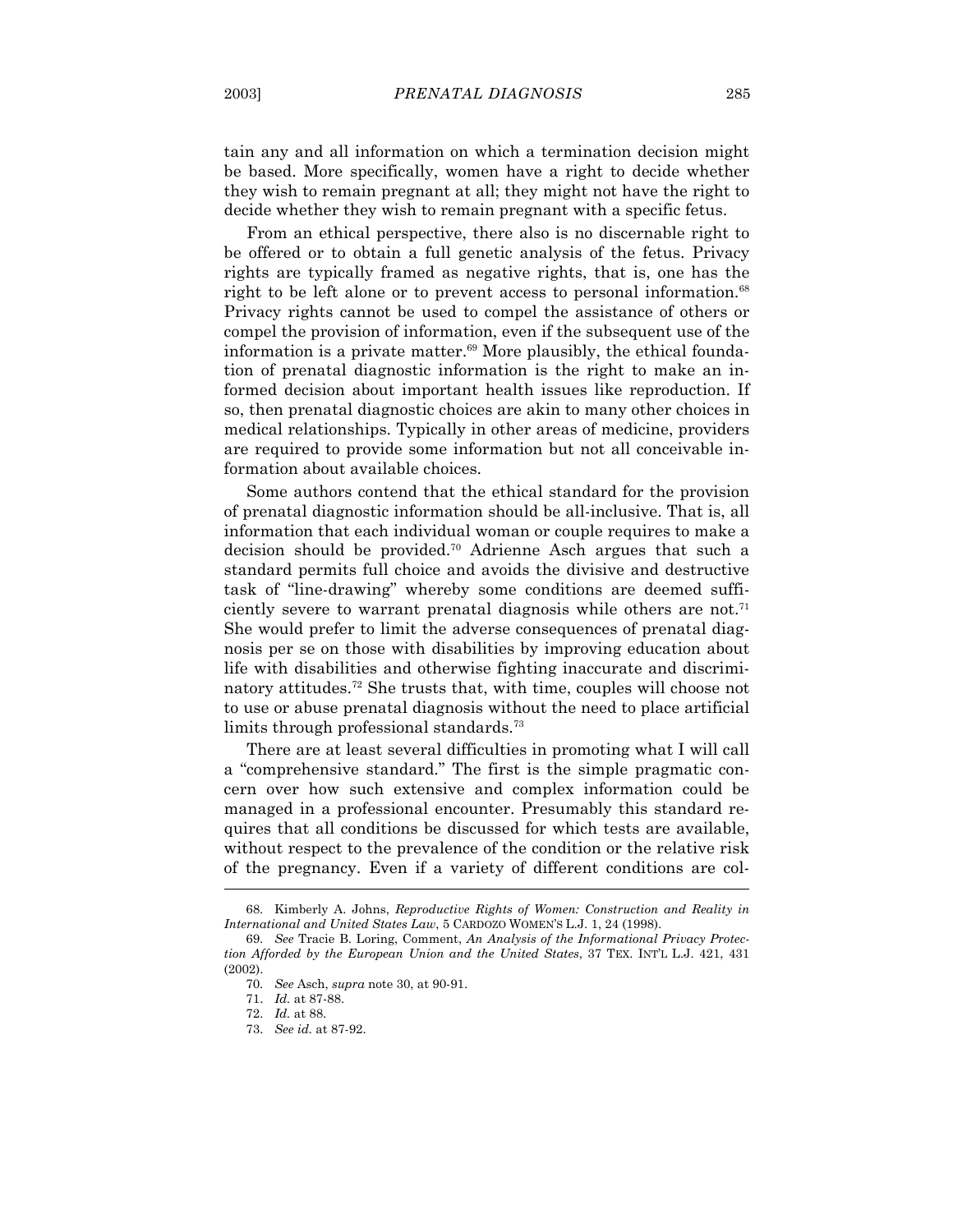lapsed into logical categories, such as all the conditions that cause profound intellectual disabilities, the task would remain formidable. Obviously visits to the obstetrician (or family practitioner or nursemidwife) need to address a host of issues concerning the pregnancy other than prenatal diagnosis so the time is limited to discuss these issues. Further, care providers do not consistently address these issues at all at the present time. One observational study of obstetricians and nurse-midwives in 1998 found that sixty percent of first prenatal visits addressed family history, sixty percent subsequently addressed maternal serum markers ("AFP"), and thirty-four percent discussed ultrasound in the second trimester.<sup>74</sup> For women of 35 years and older, ninety-eight percent were counseled about amniocentesis or CVS. Notably, the discussion of prenatal diagnosis for women less than 35 years took an average of 2.5 minutes while for women 35 and older, the discussion lasted an average of 6.9 minutes.75 Of course, we also need to consider the time it would take to explain all of the results of testing. If thousands of tests are being conducted, dozens or even hundreds of results may be sufficiently abnormal to warrant discussion.76

 So from a practical standpoint, it is hard to imagine how expectations for a vastly expanded discussion about prenatal diagnosis could be accommodated.<sup>77</sup> Significantly lengthening the visits would require additional professional personnel, mechanisms to pay for the expanded services, and marked improvements in provider education to permit accurate patient counseling. These changes would necessitate a fundamental restructuring of prenatal services. If prenatal di-

 <sup>74.</sup> Barbara A. Bernhardt et al., *Prenatal Genetic Testing: Content of Discussions Between Obstetric Providers and Pregnant Women*, 91 OBSTETRICS & GYNECOLOGY 648, 648 (1998).

 <sup>75.</sup> *Id.*

 <sup>76.</sup> The concepts of test sensitivity and specificity are important here but beyond the scope of this discussion. Suffice it to say that screening tests are designed to be highly sensitive but not necessarily specific. When a large population is screened, there is almost always a significant number of false positive test results for each true positive. In the case of maternal serum AFP screening for neural tube defects, for every one hundred women with an initially positive test result, only two will have an infant affected with a neural tube defect. *See* Aubrey Milunsky et al., *Predictive Values, Relative Risks, and Overall Benefits of High and Low Maternal* α*-Fetoprotein Screening in Singleton Pregnancies: New Epidemiologic Data*, 161 AM. J. OBSTETRICS & GYNECOLOGY 291, 293 (1989).

 <sup>77.</sup> An alternative approach to a comprehensive standard would be to simply perform all of the prenatal diagnostic tests for couples that choose prenatal diagnosis without offering education and separate choice about the different kinds of tests on the complete panel. This would save time on the front end of the testing sequence but would not eliminate the need to discuss the results of the tests at the other end. Such an approach would not uphold the ideal of informed consent and would pose some difficult dilemmas for couples who received more information than they really wanted. Of course there would be pressure from the professional community to limit the number of tests on the panel to a select number of relatively severe and relatively common conditions, but that temptation would have to be resisted if we wanted a truly comprehensive standard.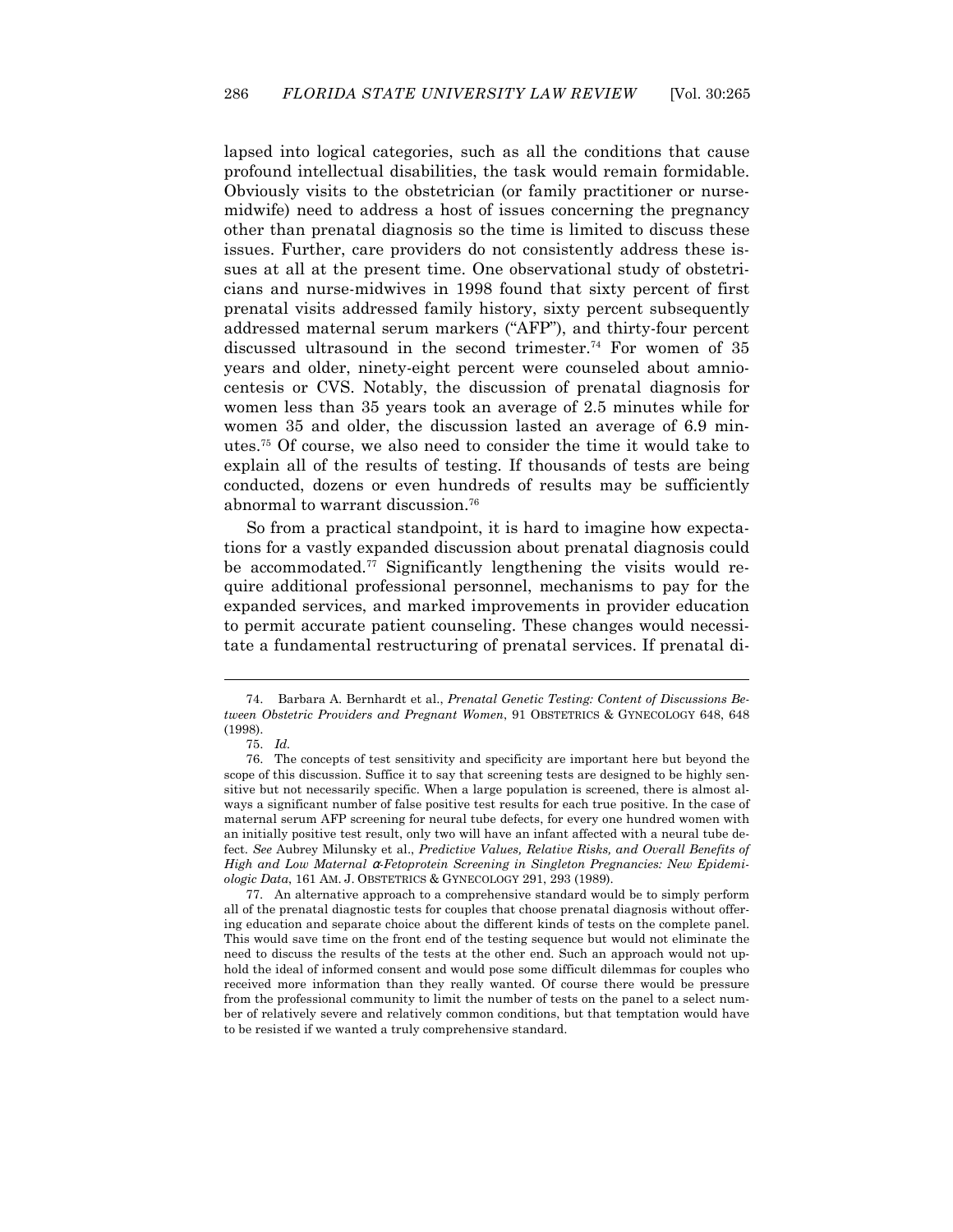agnosis becomes an increasingly important medical service, these kinds of changes certainly are feasible. We might envision a whole new set of professional services to specifically address these needs, involving new professionals, new payment mechanisms, and new educational technologies. Until such time, a comprehensive standard

could not be layered onto the current system of prenatal care. A second concern with a comprehensive standard for information is that it does not permit an obvious distinction between what information is ethically desirable (presumably all) and what information might be mandatory. By mandatory here I mean that professionals could be held legally liable for damages if the information was not provided. Does a comprehensive standard mean that professionals could be successfully sued for *any* relevant information that they failed to provide to a couple upon the birth of an affected child? There are many rare conditions, mild conditions, and non-disease related conditions that are or will be amenable to prenatal diagnosis. It is one thing to claim that all these capabilities should be discussed with prospective parents, and quite another to assert that failure to do so should result in legally enforceable damages. Unless we are willing to say that a comprehensive standard is both ethically and legally mandatory, then a line-drawing exercise will be necessary to distinguish between omissions that merit sanction and those that do not.

 A third concern with the comprehensive standard relates to the goals that such a standard seeks to gain. The concern is that linedrawing between different heritable or congenital conditions is hurtful to the community of those with disabilities. This sounds plausible, although we should not assume that those with disabilities, and those who have given birth to children with disabilities, are all in agreement with this point. In any case, the question is whether the promotion of a comprehensive standard ultimately will be less injurious to those with disabilities. Surely a social standard to encourage extensive discussion of these capabilities will promote actual use of the technology. A parallel effort can be made to reduce or eliminate discriminatory attitudes toward those with disabilities, but it seems highly likely nonetheless that prenatal diagnosis for an expanding list of conditions would become increasingly utilized. If so, then it also seems possible that disability will be seen less as an acceptable form of human diversity and more as an avoidable burden that people should choose to prevent. The basic point here is that a comprehensive standard for prenatal diagnostic information seems like a very poor strategy for promoting tolerance for disability.

 These considerations leave our quest for professional standards for prenatal diagnosis on a broad middle ground. Some information is required in certain circumstances but all potential information need not nor cannot be provided. In my view, this requires some line-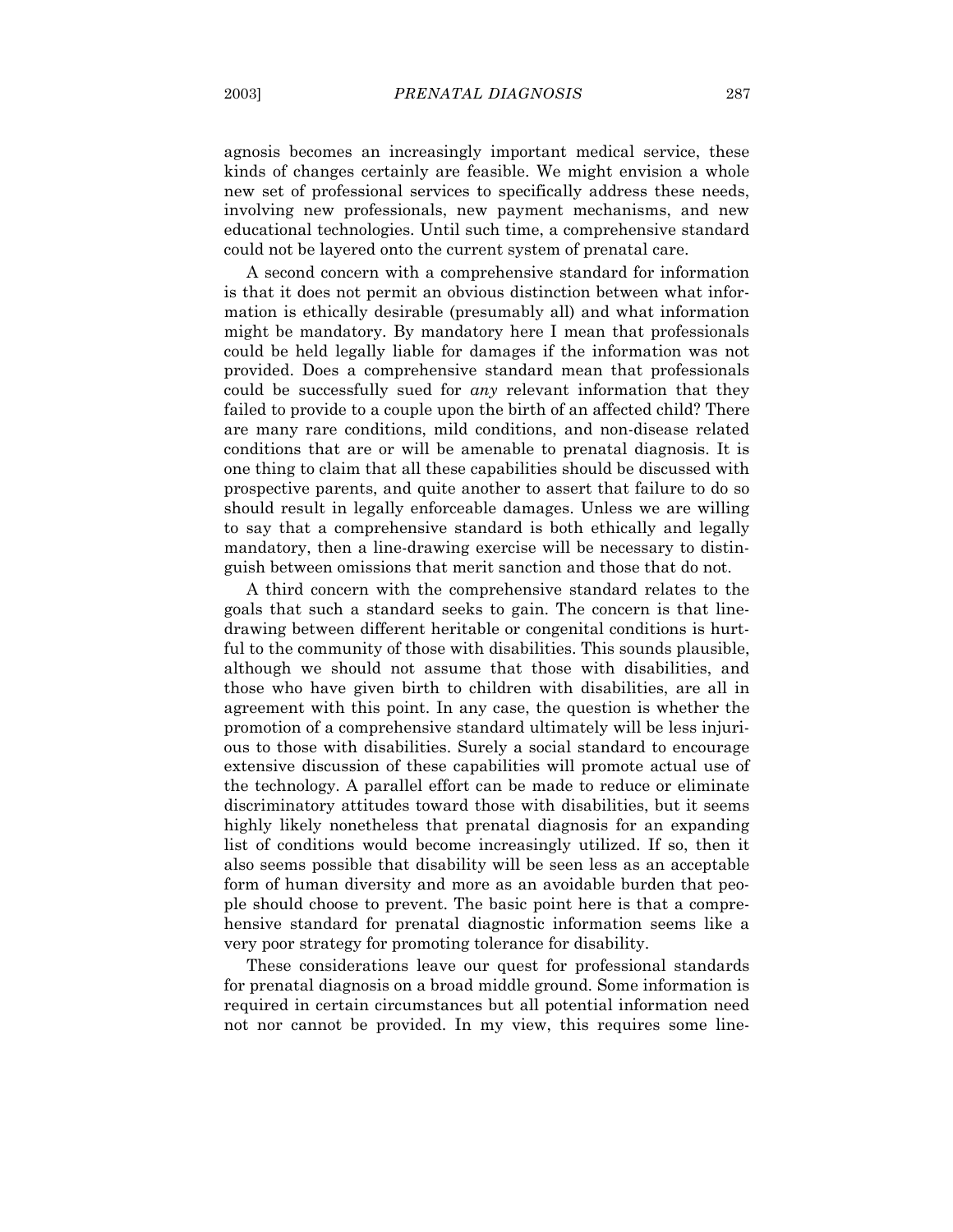drawing. That is, we, as a society, must make a determination of what kinds of information and tests should be offered for prenatal diagnosis and which need not be offered. If we accept this general premise, we must decide on a principle or set of principles by which such a line could be drawn. In my view, such a line should be drawn as a matter of professional standard, not as a matter of law or regulation. Further, as I will outline below, I believe the correct ethical analysis is provided by the wrongful birth torts. More specifically, the key question is whether the condition often results in tangible harms to the parents.

 The concept of a general "line" in this context is consistent with recommendations of the majority of public bodies that have commented on this issue. Of course, there will be many arguments about where a line should be placed on a spectrum of disease severity and disease prevalence, but the basic concept of a line is familiar. A number of scholars and authoritative committees have raised concerns over the use of prenatal diagnosis for "mild" conditions or "trivial" indications. The President's Commission for the Study of Ethical Problems in Medicine and Biomedical and Behavioral Research focused primarily on prenatal diagnosis for sex selection, stating:

The idea that it is morally permissible to terminate pregnancy simply on the ground that a fetus of that sex is unwanted may also rest on the very dubious notion that virtually any characteristic of an expected child is an appropriate object of appraisal and selection. Taken to an extreme, this attitude treats a child as an artifact and the reproductive process as a chance to design and produce human beings according to parental standards of excellence, which over time are transformed into collective standards. . . . [T]he Commission concludes that although individual physicians are free to follow the dictates of conscience, public policy should discourage the use of amniocentesis for sex selection.78

The Committee on Assessing Genetic Risks of the Institute of Medicine took a more concrete stand and recommended that:

prenatal diagnosis not be used for minor conditions or characteristics. In particular, the committee felt strongly that the use of fetal diagnosis for determination of fetal sex or use of abortion for the purpose of preferential selection of the sex of the fetus is a misuse of genetic services that is inappropriate and should be discouraged by health professionals. . . . The committee believes this issue warrants careful scrutiny over the next three to five years as the availability of genetic testing becomes more widespread, and espe-

 <sup>78.</sup> PRESIDENT'S COMM'N FOR THE STUDY OF ETHICAL PROBLEMS IN MED. AND BIOMED. AND BEHAVIORAL RESEARCH, SCREENING AND COUNSELING FOR GENETIC CONDITIONS 57-58 (1983).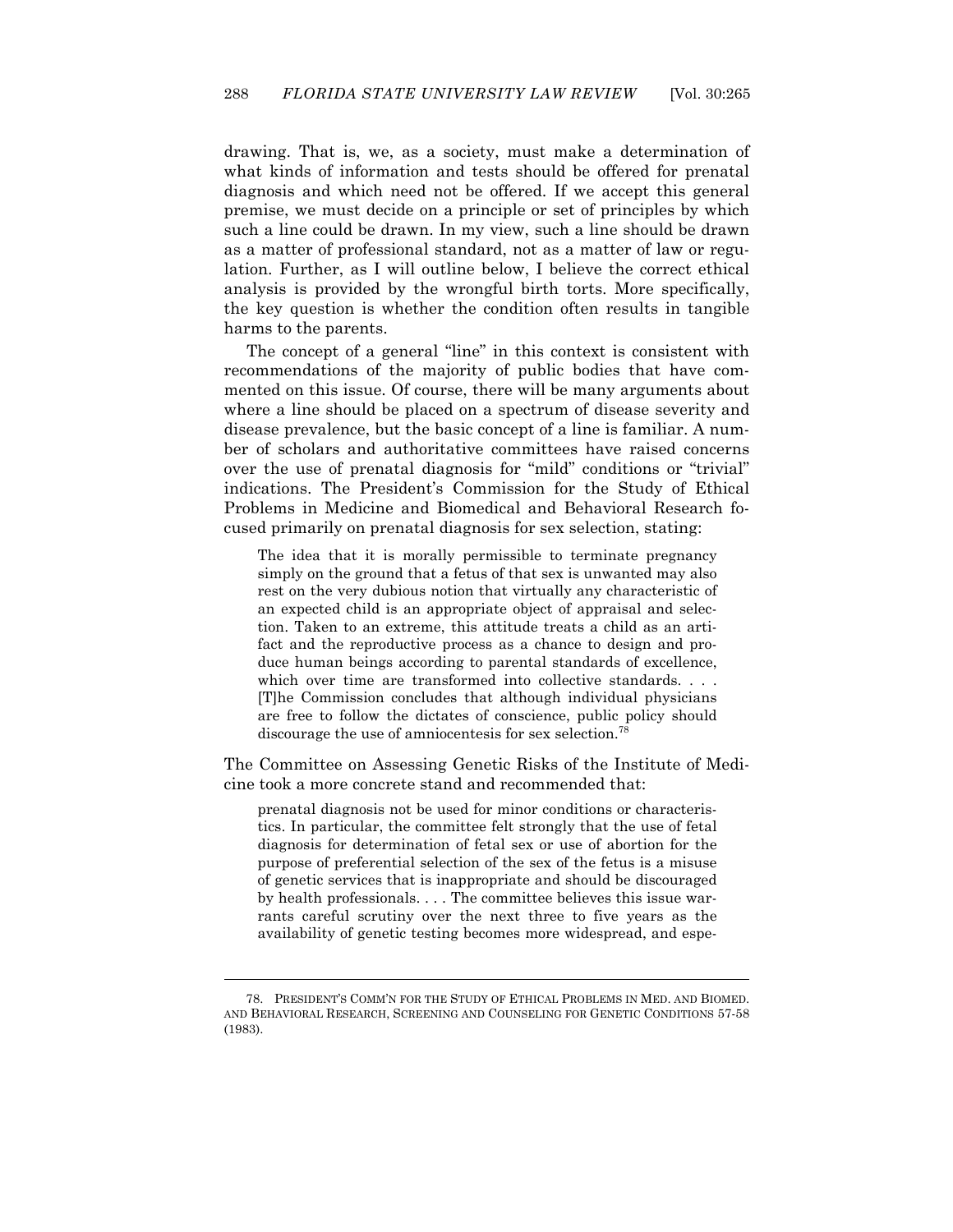cially as simpler, safer technologies for prenatal diagnosis are developed.79

The American Medical Association's Council on Ethical and Judicial Affairs supports limitation of prenatal diagnostic services to more serious conditions. The council suggests: "Selection to avoid genetic disorders would not always be appropriate.... [S]election becomes more problematic as the effects of the disease become milder and as they become manifest later in life."80 The Council states that a variety of factors influence whether prenatal selection for specific conditions would be ethically acceptable. The Council encouraged additional work on the appropriate uses of prenatal diagnosis stating: "[I]t is important to begin discussion of the issue now to ensure that appropriate ethical guidelines are in place when new applications become available."81

Several scholars have taken similar positions. Thomas Murray concludes, "[i]n short, we should not offer to provide prenatally information about traits or afflictions that are not substantial burdens on parent and child. We certainly should not assist couples in a misguided quest for the child that embodies their ideal collection of traits, including gender."82 Several authors have attempted to draw more lines to preclude specific uses of prenatal diagnosis. Stephen Post, Peter Whitehouse and Jeffrey Botkin argued against the use of prenatal diagnosis for familial Alzheimer disease.<sup>83</sup> Carson Strong argued for no restrictions on prenatal diagnosis for disease related conditions.84 Strong's analysis would support a clinician who refused services for diagnosing nondisease related characteristics.<sup>85</sup> Dena Davis has written about the circumstance in which deaf parents consider using prenatal diagnosis to assure that their child also will be deaf.86 Davis concludes:

A decision, made before a child is even born, that confines her forever to a narrow group of people and a limited choice of careers, so violates the child's right to an open future that no genetic counseling team should acquiesce in it. The very value of autonomy that

81. *Id.* at 641.

 $\overline{a}$ 

85. *Id.* at 146.

 <sup>79.</sup> COMM. ON ASSESSING GENETIC RISKS, DIV. OF HEALTH SCIENCES POL'Y, INST. OF MED., ASSESSING GENETIC RISKS: IMPLICATIONS FOR HEALTH AND SOCIAL POLICY 105 (Lori B. Andrews et al. eds., 1994).

 <sup>80.</sup> Council on Ethical and Judicial Affairs, Am. Med. Ass'n, *Ethical Issues Related to Prenatal Genetic Testing*, 3 ARCHIVES FAM. MED. 633, 638-39 (1994).

 <sup>82.</sup> THOMAS H. MURRAY, THE WORTH OF A CHILD 139 (1996).

 <sup>83.</sup> *See* Stephen G. Post et al., *Selective Abortion for Familial Alzheimer Disease*, 79 OBSTETRICS & GYNECOLOGY 794 (1992).

 <sup>84.</sup> CARSON STRONG, ETHICS IN REPRODUCTIVE AND PERINATAL MEDICINE: A NEW FRAMEWORK 137-48 (1997).

 <sup>86.</sup> Dena S. Davis, *Genetic Dilemmas and the Child's Right to an Open Future*, HASTINGS CENTER REP., Mar.-Apr. 1997, at 7, 14.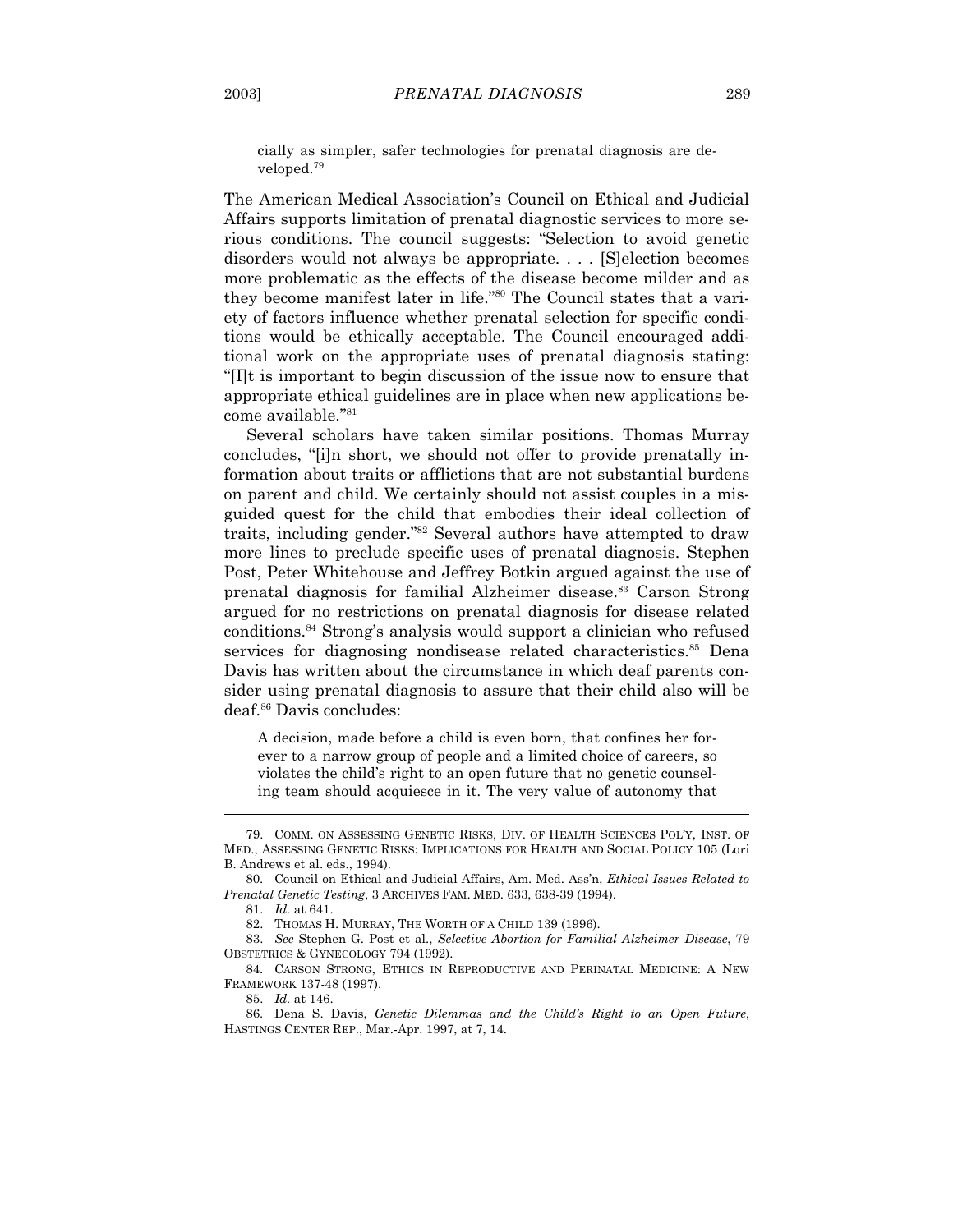grounds the ethics of genetic counseling should preclude assisting parents in a project that so dramatically narrows the autonomy of the child to be.<sup>87</sup>

 What are the competing considerations for developing a "line"? As we have seen, there is an expanding array of technical developments that permit an analysis of the embryo and fetus, potentially with less physical risk to the prospective mother. Since these tools are available and many couples wish to avoid the birth of a child with disabilities, there is an impetus to ensure that couples are aware of these options. To the extent that a child with a significant disability can have an adverse effect on the parents in terms of heartache, worry, time, effort, and money, the avoidance of these impacts promotes the welfare of the parents. We can say that failure to provide information about prenatal risks for a child with a significant disability is contrary to the interests of the parents. This concept is consistent with the basic rationale of the wrongful birth suits. However, this rationale weakens as the adverse impact on the parents weakens. The rationale virtually disappears for conditions that do not have a significantly adverse effect on the parents.<sup>88</sup> This includes, arguably, non-health conditions, mild or treatable conditions, and conditions that do not affect children.

 Some in the disability rights advocacy community argue that children with disabilities do not have adverse effects on parents and families.<sup>89</sup> In my view, the advocates are correct that often, very often, the adverse effects are overstated. The literature does not support the notion that children with significant disabilities are a common trigger for divorce, or a source of chronic sorrow, or dysfunction in families. Such impacts occasionally occur, most often in couples with marginal coping skills to begin with, but they are not the norm. The literature tends to suggest that most families cope quite well with the demands of a disabled child and that the child is loved and supported as his or her own person and for what he or she brings to the family. I believe many or most of these parents would not consider the disabled child to have caused a negative impact on the family. So these issues are by no means straightforward. Yet, I think we can also say that successful coping with a significant disability requires an enormous investment of time, energy, money and lost opportunities. Even though a good outcome is often achieved, the path is difficult. Further, many parents who have had a child with, say, Tay Sachs disease or cystic fibrosis use prenatal diagnosis to prevent

 <sup>87.</sup> *Id.* at 14.

 <sup>88.</sup> *See generally* Jeffrey R. Botkin, *Fetal Privacy and Confidentiality*, HASTINGS CENTER REP., Sept.-Oct. 1995, at 32, 37 (discussing the burdens on parents of disabled children).

 <sup>89.</sup> *See* Asch, *supra* note 30, at 85.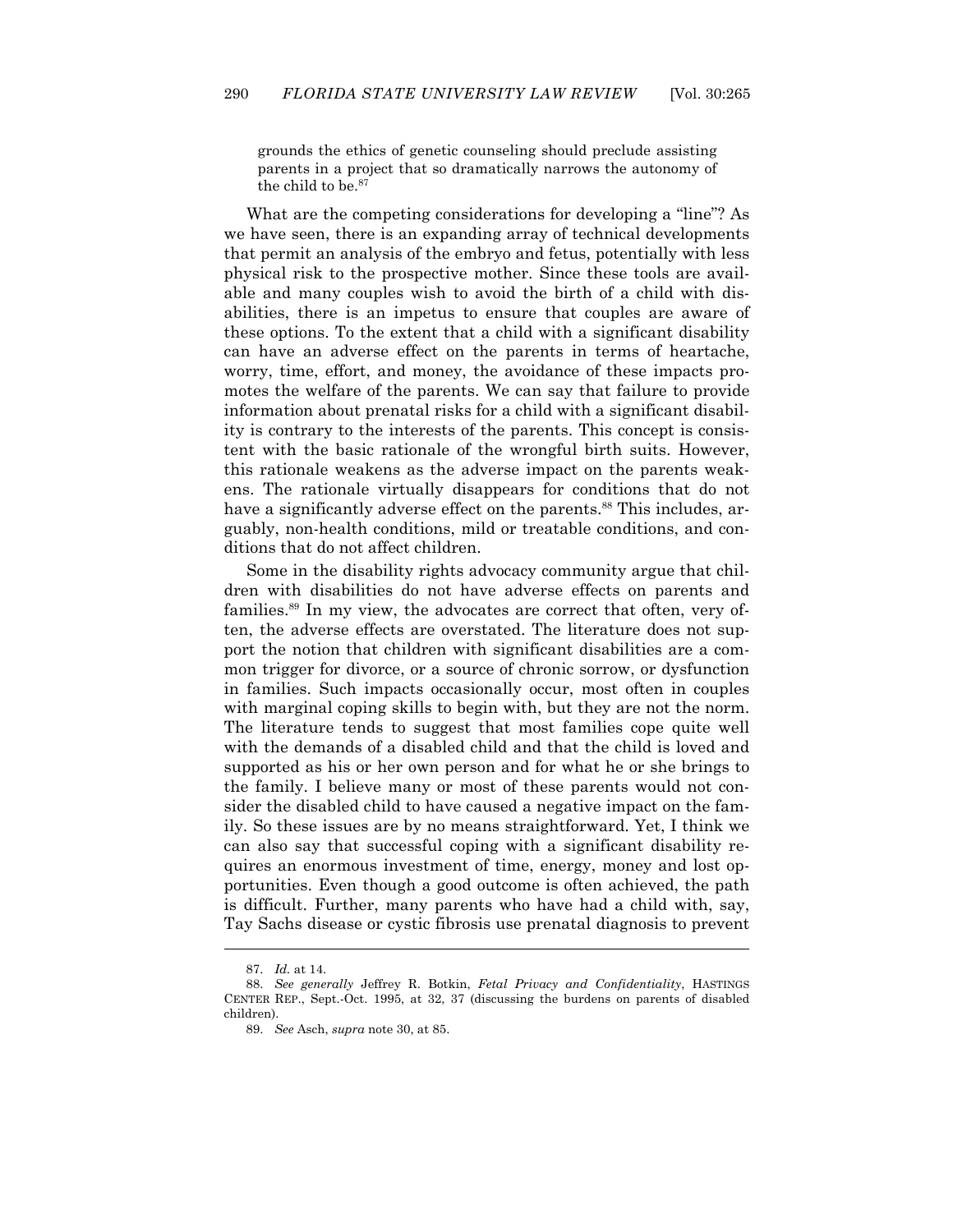the birth of a second affected child. So we certainly cannot conclude that all parents of disabled children view the experience as rewarding on the whole. The basic point here is that although families typically cope very well with the challenges of a disabled child, the experience is sufficiently demanding that many reasonable, sensitive people would choose to forgo that challenge. Further, the magnitude of that challenge can be used as a criterion for whether prenatal diagnostic information should be offered.

 We might also question whether disabilities have adverse effects on the children themselves to the extent that prenatal diagnosis and pregnancy termination would be a preferred alternative *for the child*. In my view, criticisms of the wrongful life concept are valid, and it cannot be argued that prenatal diagnosis and pregnancy termination are justified on behalf of the child. While there may be rare exceptions to this general conclusion, it is valid for the great majority of conditions for which prenatal diagnosis is available.

 Also in support of a duty to offer prenatal diagnostic information is the respect we hold for a certain protected sphere of decisionmaking around our reproductive lives. John Robertson argues that couples should be free to do what they want with their reproductive lives unless someone else is injured or risks injury on the process.<sup>90</sup> This makes sense, although agreement will break down on how we define injury and risk of injury in this context. Obviously, a big part of the abortion debate is whether "someone" of moral significance is being terminated. In any case, the basic point here is that we, as a society, may want to show somewhat more deference to reproductive decisions compared to other kinds of medical decisions.

 In contrast, there are a number of important considerations that work to limit the provision of information. The basic fact that embryos are discarded through PGD and fetuses are terminated through other forms of prenatal diagnosis raises serious ethical concerns. For those who believe that prenatal life should be afforded full moral status, this whole enterprise is ethically unacceptable. For many others, embryos and fetuses do not have full moral status as persons but they have sufficient moral status to preclude destruction for trivial reasons. Society is likely to remain divided on the moral status question, but I believe there is sufficient consensus that public policy about prenatal diagnosis should not promote or condone discarding embryos or terminating fetuses for less than weighty reasons.

 A more subtle set of considerations relate to the nature of the parent-child relationship. Parents have broad control over their chil-

 <sup>90.</sup> *See* John A. Robertson, *Genetic Selection of Offspring Characteristics*, 76 B.U. L. REV. 421, 428 (1996).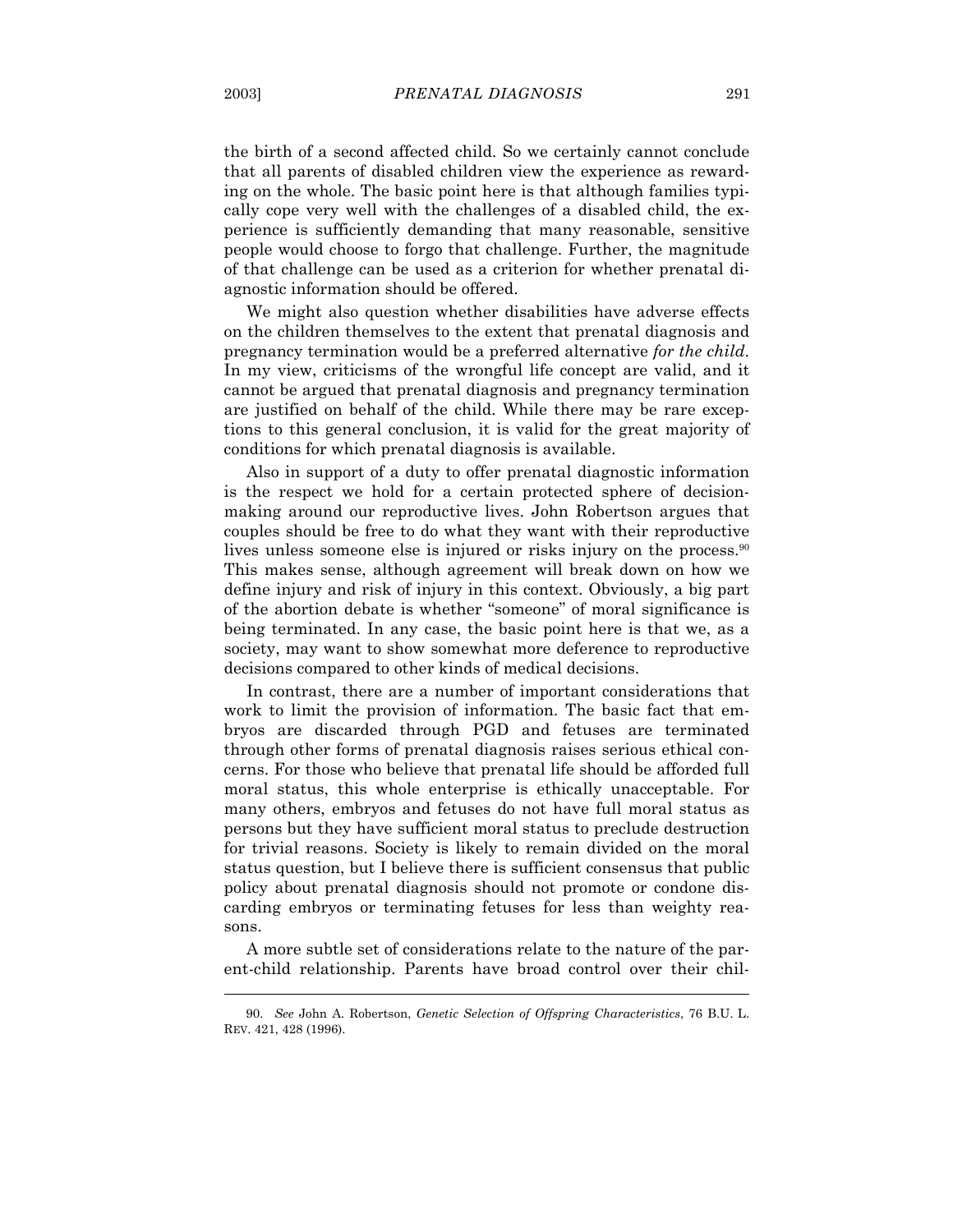dren's environment, including discipline, diet, religion and education. Fine-grained prenatal selections could extend this control to the biologic nature of children. To some extent, parents can alter the biology of children through surgery or medications, but these interventions are tightly regulated through the medical profession. Any such interventions would only be justified based on the welfare of the child. A surgeon would not perform plastic surgery on a child at the behest of a parent's request unless the surgeon was convinced it was in the best interest of the child first and foremost. The immediate point is that society does exert some control over the parent-child relationship to limit the control parents have over many aspects of their children's lives.

 More to the point, however, is the question of whether the selection of children for desirable characteristics will improve the quality of children's lives or of the parent-child relationship. Parents do try to influence and control the lives of their children to a significant extent, but, ultimately, children mature and move toward their own independent goals in life. This is always a complex and often difficult transition. Many people experience this transition first as a child and second as a parent. These are both central relationships in life. What will prenatal diagnosis and selection add to this relationship? To the extent that strong parent-child relationships are founded on a core of unconditional love, biologic selections may prove to be damaging to this central bond in life. This is a nebulous and hypothetical concern but sufficiently ominous to sustain a policy against broad-based prenatal diagnosis for non-health traits and mild conditions.

 Finally, the impact of extensive prenatal diagnosis on those with disabilities must be considered. At the present time it is probably fair to say that social supports for those with disabilities have increased in recent decades despite the development of prenatal diagnostic technologies. This only means that there is no simple relationship between these social spheres. If prenatal diagnosis becomes a significant and important part of pregnancy management, then concerns over the impact of this technology on those with disabilities is entirely reasonable. If many prospective parents routinely seek their perfect child through extensive selections, then perhaps those parents who choose to forgo this technology will be seen as negligent. If social resources are devoted to selecting "the best" children, perhaps the disabled children who slip through the net will be the responsibility of their parents to muddle through as best they can. Or, darker still, perhaps withholding or withdrawing life-sustaining care often will be deemed appropriate for "defective" children who slip through the prenatal screen. Some will argue that any of these may come to pass in decades hence as long as we tolerate prenatal diagnosis at all.